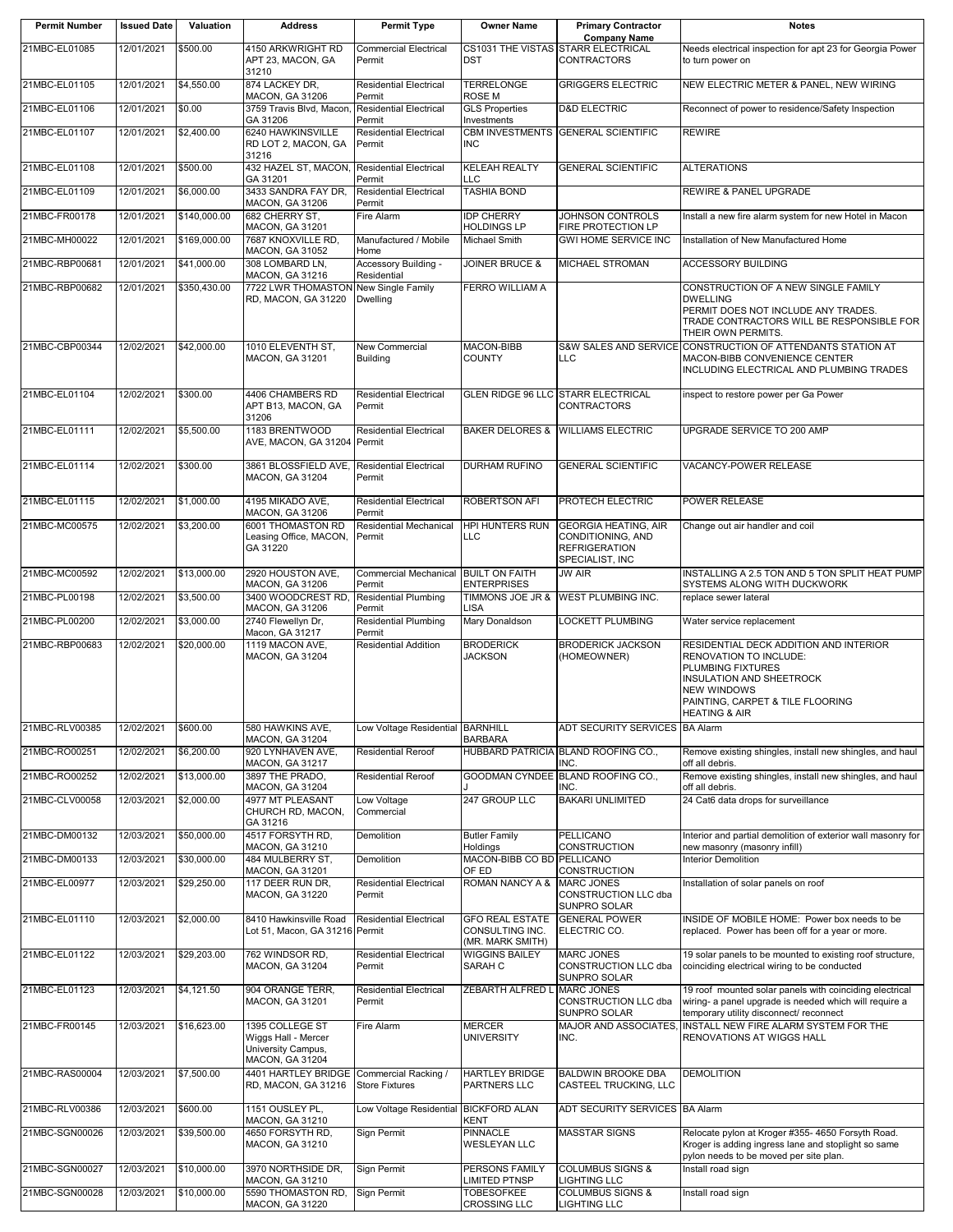| 21MBC-EL01121  | 12/06/2021 | \$20,000.00  | 4770 Raley Road,<br>Macon, GA 31206                                     | <b>Commercial Electrical</b><br>Permit           | Kadava Patidar<br>Samaj                                 | A/C ELECTRICAL DATA &<br><b>CONTROLS LLC</b>                                    | Installation of charging stations in rear parking lot.                                                                                                                                                                                                                           |
|----------------|------------|--------------|-------------------------------------------------------------------------|--------------------------------------------------|---------------------------------------------------------|---------------------------------------------------------------------------------|----------------------------------------------------------------------------------------------------------------------------------------------------------------------------------------------------------------------------------------------------------------------------------|
| 21MBC-EL01125  | 12/06/2021 | \$800.00     | 2385 VINEVILLE AVE,<br>MACON, GA 31204                                  | <b>Commercial Electrical</b><br>Permit           | <b>BIBB MULTI-LIST</b><br><b>INC</b>                    | <b>GNR PLUMBING CO</b>                                                          | <b>INSTALLATION BACKFLOW</b>                                                                                                                                                                                                                                                     |
| 21MBC-EL01126  | 12/06/2021 | \$250.00     | 1958 Millerfield Road,                                                  | <b>Commercial Electrical</b>                     | Jason L Curry                                           | <b>MACON CONNECTIONS</b>                                                        | Power Release                                                                                                                                                                                                                                                                    |
| 21MBC-EL01128  | 12/06/2021 | \$500.00     | Macon, GA 31217<br>617 RICHMOND ST,                                     | Permit<br><b>Residential Electrical</b>          | <b>GABBARD DEBRA &amp;</b>                              | LLC<br><b>GENERAL SCIENTIFIC</b>                                                | SERVICE UPGRADE                                                                                                                                                                                                                                                                  |
| 21MBC-FR00176  | 12/06/2021 | \$2,800.00   | MACON, GA 31206<br>5590 THOMASTON RD,<br>MACON, GA 31220                | Permit<br>Fire Extinguishing<br>System           | <b>ANDY</b><br><b>TOBESOFKEE</b><br><b>CROSSING LLC</b> | <b>COLUMBUS FIRE &amp;</b><br>SAFETY EQUIPMENT CO.,<br>INC.                     | Final hookup of a Captive Aire factory installed pre-piped<br>Ansul R-102 hood fire suppression system.                                                                                                                                                                          |
| 21MBC-MC00587  | 12/06/2021 | \$6,250.00   | 621 NICHOLAS LN,                                                        | <b>Residential Mechanical</b>                    | <b>NELSON KARLETHA</b><br>м                             | <b>BUCKY HOLLAND</b><br><b>HEATING &amp; AIR INC.</b>                           | 4 ton heat pump                                                                                                                                                                                                                                                                  |
| 21MBC-MC00593  | 12/06/2021 | \$5,000.00   | MACON, GA 31216<br>180 HIDDEN LAKES CT<br>UNIT C8, MACON, GA<br>31204   | Permit<br><b>Commercial Mechanical</b><br>Permit | <b>VE HIDDEN LAKES</b><br>LP                            | <b>TRIAD MECHANICAL</b>                                                         | REPLACEMENT OF DUCKWORK, THERMOSTAT,<br>FANS, DRYER VENT, REGISTERS, AND AIR VENT<br><b>CLEANING</b>                                                                                                                                                                             |
| 21MBC-PL00201  | 12/06/2021 | \$6,000.00   | 5724 EDWINA DR,                                                         | <b>Residential Plumbing</b>                      | <b>RUSH MONIQUE</b>                                     |                                                                                 | WATER HEATER, KITCHEN SINK WASHER MACHINE,                                                                                                                                                                                                                                       |
| 21MBC-RBP00684 | 12/06/2021 | \$7,000.00   | MACON, GA 31206<br>1080 ROSE ST, MACON, Residential Remodel<br>GA 31206 | Permit                                           | <b>CURRY</b><br><b>SANJAY WYNN</b>                      |                                                                                 | DRAIN, TUB<br>RESIDENTIAL REMODEL TO INCLUDE NEW FLOORS,<br>PLUMBING FOR BATHROOM AND KITCHEN,<br>REPLACING ELECTRICAL FIXTURES AND WIRING IN<br>ENTIRE HOME AND REPAINTING ENTIRE<br>STRUCTURE.                                                                                 |
| 21MBC-RO00256  | 12/06/2021 | \$11,000.00  | 4643 NORTH<br>BEECHWOOD DR,<br>MACON, GA 31210                          | <b>Residential Reroof</b>                        | <b>MOSTELLER LINDA</b><br>G                             | BLAND ROOFING CO.,<br>INC.                                                      | REMOVE EXISTING SHINGLES, INSTALL NEW<br>SHINGLES, AND HAUL OFF ALL DEBRIS                                                                                                                                                                                                       |
| 21MBC-EL01129  | 12/07/2021 | \$2,500.00   | 1812 FIFTH AVE W,<br>MACON, GA 31201                                    | <b>Residential Electrical</b><br>Permit          | <b>BAE PROPERTIES</b><br>LLC                            | <b>BUTTS ELECTRICAL</b><br>SERVICES INC.                                        | REPLACE & UPGRADE TO 400A SERVICES                                                                                                                                                                                                                                               |
| 21MBC-EL01130  | 12/07/2021 | \$2,200.00   | 387 Albert Lane, Macon,<br>GA 31204                                     | <b>Residential Electrical</b><br>Permit          |                                                         | <b>GENERAL SCIENTIFIC</b>                                                       | <b>RESIDENTIAL REWIRE</b>                                                                                                                                                                                                                                                        |
| 21MBC-EL01131  | 12/07/2021 | \$2,400.00   | 3975 SPENCER CIR,<br>MACON, GA 31206                                    | <b>Residential Electrical</b><br>Permit          | <b>MACON GENERAL</b><br>CONTRACTORS L                   | <b>GENERAL SCIENTIFIC</b>                                                       | <b>RESIDENTIAL REWIRE</b>                                                                                                                                                                                                                                                        |
| 21MBC-FR00120  | 12/07/2021 | \$15,000.00  | 5590 THOMASTON RD,<br><b>MACON, GA 31220</b>                            | Fire Alarm                                       | <b>TOBESOFKEE</b><br><b>CROSSING LLC</b>                |                                                                                 | The installation of a new fire alarm system at new<br>location. this system will be monitored by a central<br>monitoring station                                                                                                                                                 |
| 21MBC-MC00590  | 12/07/2021 | \$9,792.00   | 134 GLENEAGLES CIR,<br>MACON, GA 31210                                  | Residential Mechanical<br>Permit                 | <b>MCJENKIN</b><br><b>KRISTOPHER K</b>                  | <b>BUCKY HOLLAND</b><br>HEATING & AIR INC.                                      | 4 ton ac furnace and coil                                                                                                                                                                                                                                                        |
| 21MBC-MC00594  | 12/07/2021 | \$12,435.00  | 1245 LINDEN AVE,<br>MACON, GA 31201                                     | <b>Mechanical Permit</b>                         | <b>CROSS DONNA M</b>                                    | <b>BUCKY HOLLAND</b><br>HEATING & AIR INC.                                      | change out two gas systems                                                                                                                                                                                                                                                       |
| 21MBC-PL00202  | 12/07/2021 | \$7,000.00   | 1320 DUNCAN AVE,<br>MACON, GA 31201                                     | <b>Residential Plumbing</b><br>Permit            | <b>NEIGHBORHOOD</b><br>WORKS INC                        | <b>BOS &amp; S</b><br>CONSTRUCTORS, LLC                                         | WATER SYSTEM REPIPE, NEW WATER SAVER<br><b>FIXTURE INSTALL</b>                                                                                                                                                                                                                   |
| 21MBC-RBP00685 | 12/07/2021 | \$1,088.00   | 3761 HOLLEY RD,<br>MACON, GA 31052                                      | <b>Residential Remodel</b>                       | <b>BLOODWORTH</b><br><b>CLAYTON</b>                     |                                                                                 | REPLACE WINDOWS, DOOR FRAME, ELECTRICAL<br>(BULBS)                                                                                                                                                                                                                               |
| 21MBC-CBP00269 | 12/08/2021 | \$250,000.00 | 5080 RIVERSIDE DR<br>SUITE 1500, MACON,<br>GA 31210                     | <b>Commercial Addition</b>                       | THE HIGBEE CO                                           | <b>HENSON CONSTRUCTION</b><br>LLC                                               | Addition a dining addition, cooler addition and a new roof<br>over the existing outdoor waiting area to the existing<br>Texas Roadhouse restaurant. Additional scope on the<br>interior of the existing restaurant includes renovations to<br>the bar area and take out counter. |
| 21MBC-CBP00279 | 12/08/2021 | \$75,000.00  | 6004 HAWKINSVILLE<br>RD, MACON, GA 31216                                | <b>Commercial Remodel</b>                        | <b>SUTLEJ</b><br><b>INVESTMENTS LLC</b>                 | <b>CRM CONSTRUCTION</b>                                                         | Remodel interior of existing building (see plans)                                                                                                                                                                                                                                |
| 21MBC-EL01132  | 12/08/2021 | \$6,000.00   | 100 N Spring Street,<br>Macon, GA 31217                                 | <b>Commercial Electrical</b><br>Permit           | City of Macon/Bibb<br>County                            | <b>HIGHFILL &amp;</b><br><b>SCARBOROUGH</b><br><b>LIGHTING &amp; ELECTRICAL</b> | Need a permit for two service points for the street lights<br>on the I16 project.<br>Service A is 100 N Spring St. The intersection where the<br>off ramp dead ends into Spring Street. 32 50' 49"N 83<br>37' 38" W                                                              |
| 21MBC-EL01133  | 12/08/2021 | \$6,000.00   | 1301 Riverside Drive,<br>Macon, GA 31217                                | <b>Commercial Electrical</b><br>Permit           | City of Macon/Bibb<br>County                            | <b>HIGHFILL &amp;</b><br><b>SCARBOROUGH</b><br><b>LIGHTING &amp; ELECTRICAL</b> | This is for the service point for the street lighting project<br>on 116/175<br>Service B is 1301 Riverside Drive. This is next to the<br>railroad bridge before you get to the river. 32 51' 15" N<br>83 38' 15" W                                                               |
| 21MBC-EL01134  | 12/08/2021 | \$400.00     | 3535 Brookdale Avenue,<br>Macon, GA 31204                               | <b>Residential Electrical</b><br>Permit          |                                                         | <b>STARR ELECTRICAL</b><br><b>CONTRACTORS</b>                                   | finishing unfinished work                                                                                                                                                                                                                                                        |
| 21MBC-EL01135  | 12/08/2021 | \$1,200.00   | 916 ELM ST, MACON,<br>GA 31201                                          | <b>Residential Electrical</b><br>Permit          | <b>CIENFUEGOS</b><br>SONIA                              | ALFREDO DANIEL                                                                  | New Service 200 amps                                                                                                                                                                                                                                                             |
| 21MBC-EL01136  | 12/08/2021 | \$4,800.00   | 2818 JADAN PL,<br><b>MACON, GA 31206</b>                                | <b>Residential Electrical</b><br>Permit          | SR                                                      | HARVEY RICHARD E HOGAN'S ELECTRIC                                               | REWIRE TO PRESENT CODE. NEW SERVICE PANEL.<br>SMOKE DETECTOR, SURGE PROTECTOR, FRONT<br>AND BACK GFC OUTLETS                                                                                                                                                                     |
| 21MBC-EL01137  | 12/08/2021 | \$375.00     | 1979 RIVERSIDE DR,<br><b>MACON, GA 31204</b>                            | <b>Residential Electrical</b><br>Permit          | <b>SPEARS ALPHIE</b>                                    | <b>HOGAN'S ELECTRIC</b>                                                         | CHECKING OUTLETS FOR REPAIR                                                                                                                                                                                                                                                      |
| 21MBC-EL01138  | 12/08/2021 | \$4,800.00   | 1137 NEWPORT RD.<br>MACON, GA 31210                                     | <b>Residential Electrical</b><br>Permit          | YOUNG LATANYA S                                         | <b>HOGAN'S ELECTRIC</b>                                                         | UPGRAGED SERVICE TO 200AMP, SMOKE CARBON<br>HALL WAY, GROUNDING SYSTEM, ENTIRE HOUSE<br>SURGE PROTECTOR                                                                                                                                                                          |
| 21MBC-EL01139  | 12/08/2021 | \$8,000.00   | 247 SCHELL AVE.<br>MACON, GA 31217                                      | <b>Residential Electrical</b><br>Permit          | <b>CULP JOSEPH M</b>                                    | <b>HOGAN'S ELECTRIC</b>                                                         | TEMP POLE. REWIRE TO PRESENT ELECTRICAL<br>CODE.                                                                                                                                                                                                                                 |
| 21MBC-RBP00680 | 12/08/2021 | \$200,000.00 | 414 NORTH BAY DR,<br><b>MACON, GA 31052</b>                             | <b>Residential Remodel</b>                       | JORDAN JUANITA T                                        | <b>RDG VENTURES LLC</b>                                                         | renovation of bathrooms and kitchen                                                                                                                                                                                                                                              |
| 21MBC-RBP00686 | 12/08/2021 | \$20,000.00  | 404 BREEZEVIEW CIR,<br>MACON, GA 31220                                  | <b>Residential Remodel</b>                       | ANNA SHANDLER                                           |                                                                                 | REPAIRING ROOF, INTERIOR RENOVATIONS,<br>REPAIR EXISTING SIDING, PAINTING EXTERIOR,<br>REPAIRING EXISTING DECK AND FRONT PORCH.                                                                                                                                                  |
| 21MBC-RBP00687 | 12/08/2021 | \$25,000.00  | 962 Charlotte Street,<br>Macon, GA 31206                                | <b>Residential Remodel</b>                       |                                                         | COREY MARCHELLO<br><b>CLOWERS</b>                                               | INTERIOR RENOVATIONS TO INCLUDE:<br>REPAIR WALLS & CEILING<br><b>REPAIR PLUMBING</b><br>REPAIR & REPLACE ELECTRICAL AND MECHANICAL                                                                                                                                               |
| 21MBC-RBP00688 | 12/08/2021 | \$25,000.00  | 964 Charlotte Street,<br>Macon, GA 31206                                | <b>Residential Remodel</b>                       |                                                         | <b>COREY MARCHELLO</b><br><b>CLOWERS</b>                                        | INTERIOR RENOVATIONS TO INCLUDE:<br><b>REPAIR WALLS &amp; CEILING</b><br><b>REPAIR PLUMBING</b><br>REPAIR & REPLACE ELECTRICAL AND MECHANICAL                                                                                                                                    |
| 21MBC-RBP00689 | 12/08/2021 | \$25,000.00  | 970 CHARLOTTE ST.<br><b>MACON, GA 31206</b>                             | <b>Residential Remodel</b>                       | <b>CUTI PMG LLC</b>                                     | COREY MARCHELLO<br><b>CLOWERS</b>                                               | INTERIOR RENOVATIONS TO INCLUDE:<br><b>REPAIR WALLS &amp; CEILING</b><br><b>REPAIR PLUMBING</b><br>REPAIR & REPLACE ELECTRICAL AND MECHANICAL                                                                                                                                    |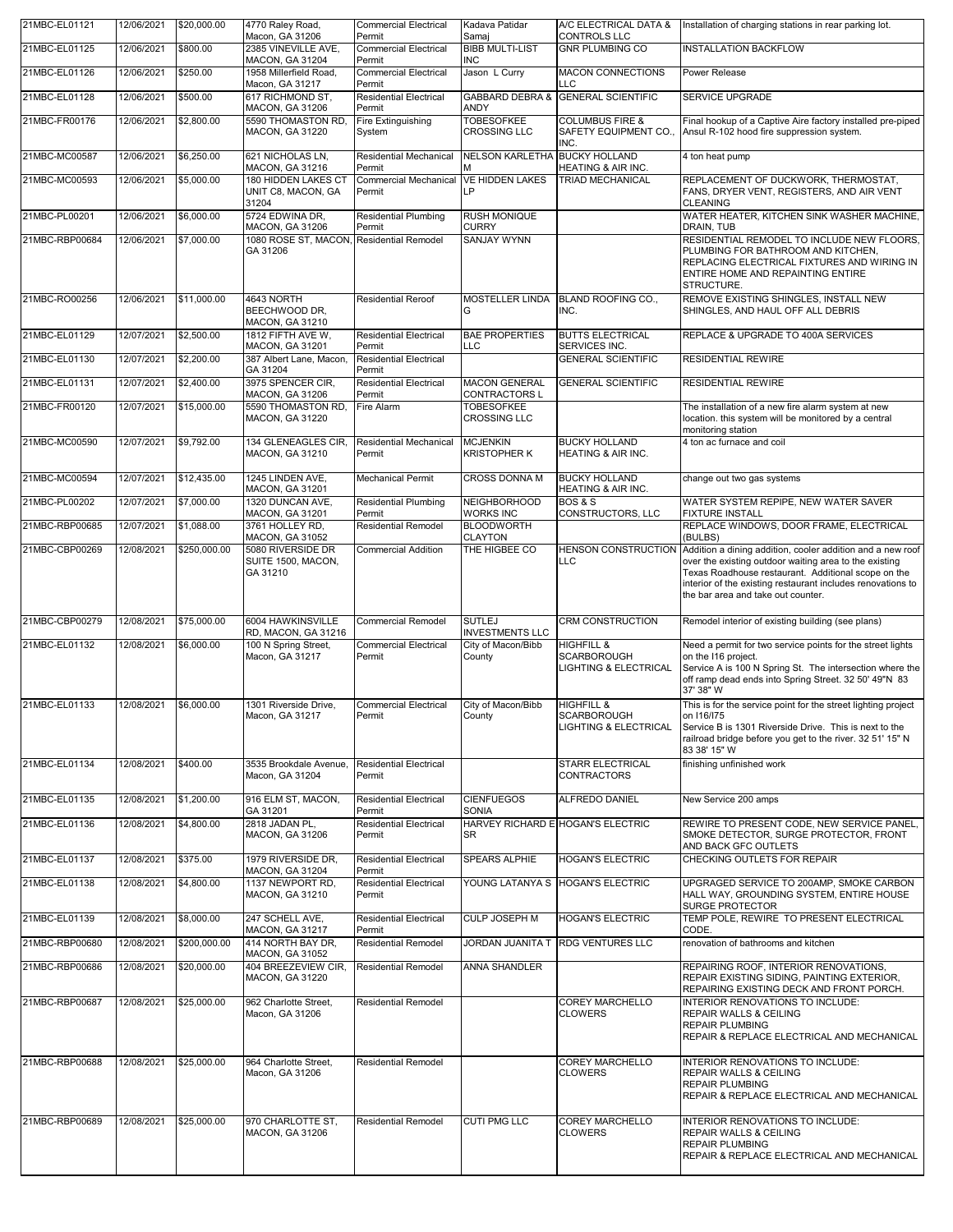| 21MBC-RBP00690 | 12/08/2021 | \$25,000.00  | 972 Charlotte Street,<br>Macon, GA 31206                      | <b>Residential Remodel</b>                 |                                               | <b>COREY MARCHELLO</b><br><b>CLOWERS</b>                               | <b>INTERIOR RENOVATIONS TO INCLUDE:</b><br>REPAIR WALLS & CEILING<br><b>REPAIR PLUMBING</b><br>REPAIR & REPLACE ELECTRICAL AND MECHANICAL                                                    |
|----------------|------------|--------------|---------------------------------------------------------------|--------------------------------------------|-----------------------------------------------|------------------------------------------------------------------------|----------------------------------------------------------------------------------------------------------------------------------------------------------------------------------------------|
| 21MBC-RBP00691 | 12/08/2021 | \$125,000.00 | 4922 BRITTANY DR,<br>MACON, GA 31210                          | <b>Residential Addition</b>                | PERSONS G<br><b>OGDEN III &amp;</b>           | <b>MARK SEXTON</b><br><b>CONSTRUCTION LLC</b>                          | REAR COVERED PORCH ADDITION TO EXISTING<br><b>SFD</b><br>PERMIT INCLUDES ELECTRICAL TRADE ONLY                                                                                               |
| 21MBC-RLV00328 | 12/08/2021 | \$600.00     | 4220 TRUDIA DR.                                               | Low Voltage Residential WILLIAMS CARL      |                                               | ADT SECURITY SERVICES BA Alarm                                         |                                                                                                                                                                                              |
| 21MBC-RLV00395 | 12/08/2021 | \$600.00     | MACON, GA 31206<br>2824 PINEWOOD DR,<br>MACON, GA 31204       | Low Voltage Residential                    | S & VERA MAE                                  | CLOWERS JEFFERY ADT SECURITY SERVICES BA Alarm                         |                                                                                                                                                                                              |
| 21MBC-RLV00396 | 12/08/2021 | \$600.00     | 100 WINDMILL<br>PLANTATION RD,<br>MACON, GA 31216             | Low Voltage Residential PATTERSON          | JOHNNY E SR                                   | ADT SECURITY SERVICES BA Alarm                                         |                                                                                                                                                                                              |
| 21MBC-CLV00066 | 12/09/2021 | \$600.00     | 385 COLISEUM DR,<br>MACON, GA 31217                           | Low Voltage<br>Commercial                  | <b>S&amp;A 2020 LLC</b>                       | ADT SECURITY SERVICES BA Alarm                                         |                                                                                                                                                                                              |
| 21MBC-DM00134  | 12/09/2021 | \$40,000.00  | 241 CARRIAGE TRL,<br>MACON, GA 31210                          | Demolition                                 | SMITH JEFF &<br><b>DORENA M</b>               | <b>ICB CONSTRUCTION</b><br><b>GROUP</b>                                | <b>DEMOLITION</b>                                                                                                                                                                            |
| 21MBC-EL01140  | 12/09/2021 | \$35,000.00  | 675 NEW ST, MACON,<br>GA 31201                                | <b>Commercial Electrical</b><br>Permit     | MACON-BIBB CO<br><b>HOSP AUTHORITY</b>        | <b>METRO POWER</b>                                                     | Secondary power for temp storage.                                                                                                                                                            |
| 21MBC-EL01141  | 12/09/2021 | \$600.00     | 3876 Northside Dr,<br>Macon, GA 31210                         | <b>Residential Electrical</b><br>Permit    |                                               | <b>METRO POWER</b>                                                     | Replace office panel.                                                                                                                                                                        |
| 21MBC-EL01151  | 12/09/2021 | \$250.00     | 2860 DALTON ST,<br>MACON, GA 31206                            | <b>Residential Electrical</b><br>Permit    | <b>BILUE SHAKEVIA</b><br><b>MICHELLE</b>      | M.A.B. ELECTRICAL<br><b>SERVICE</b>                                    | POWER RELEASE                                                                                                                                                                                |
| 21MBC-EL01152  | 12/09/2021 | \$1,000.00   | 1464 CAMBRIDGE DR,<br>MACON, GA 31206                         | <b>Residential Electrical</b><br>Permit    | <b>BLOUNT HAROLD</b>                          | POTENTIAL ELECTRIC                                                     | <b>METER CHANGE OUT</b>                                                                                                                                                                      |
| 21MBC-RBP00692 | 12/09/2021 | \$30,000.00  | 919 INVERNESS AVE,<br>MACON, GA 31204                         | <b>Residential Remodel</b>                 | <b>COREY OGLETREE</b>                         |                                                                        | <b>INTERIOR RENOVATIONS OF EXISTING</b><br>RESIDENTIAL DWELLING TO INCLUDE:<br>POWER RELEASE, REPLACE BATHROOM FIXTURES,<br>KITCHEN CABINETS, FLOORING<br>HVAC REPAIR AND PAINTING           |
| 21MBC-RBP00697 | 12/09/2021 | \$30,000.00  | 3581 HOLLINGSWORTH Residential Remodel<br>RD, MACON, GA 31204 |                                            | <b>TONY MARTIN</b>                            |                                                                        | INTERIOR ALTERATIONS/RENOVATIONS:<br>PAINT WINDOWS, DOORS, FLOORING, REFRAMING,<br>BATHROOMS, KITCHEN, LIVING ROOM, CLOSETS<br>PIPES, SINK, ELECTRICAL PANEL                                 |
| 21MBC-RLV00387 | 12/09/2021 | \$600.00     | 4139 Wrenwood Drive,<br>Macon, GA 31206                       | Low Voltage Residential Ella Hill          |                                               | ADT SECURITY SERVICES BA Alarm                                         |                                                                                                                                                                                              |
| 21MBC-RLV00388 | 12/09/2021 | \$600.00     | 632 Monroe Street,<br>Macon, GA 31201                         | Low Voltage Residential Amanda Truong      |                                               | ADT SECURITY SERVICES BA Alarm                                         |                                                                                                                                                                                              |
| 21MBC-RLV00389 | 12/09/2021 | \$600.00     | 4139 WRENWOOD DR,<br>MACON, GA 31206                          | Low Voltage Residential HILL CALVIN F      |                                               | ADT SECURITY SERVICES BA Alarm                                         |                                                                                                                                                                                              |
| 21MBC-RLV00390 | 12/09/2021 | \$600.00     | 303 PHEASANT RUN,<br>MACON, GA 31216                          | Low Voltage Residential WILLIAMS RAY       | ELLIS SR &                                    | ADT SECURITY SERVICES BA Alarm                                         |                                                                                                                                                                                              |
| 21MBC-RLV00391 | 12/09/2021 | \$600.00     | 203 RIVOLI OAKS DR.<br>MACON, GA 31210                        | Low Voltage Residential BLEMMER NINA R     |                                               | ADT SECURITY SERVICES BA Alarm                                         |                                                                                                                                                                                              |
| 21MBC-RLV00392 | 12/09/2021 | \$600.00     | 2350 PRICE DR.<br>MACON, GA 31206                             |                                            | <b>J &amp; JASON</b>                          | Low Voltage Residential PANNELL WHITNEY ADT SECURITY SERVICES BA Alarm |                                                                                                                                                                                              |
| 21MBC-RLV00393 | 12/09/2021 | \$600.00     | 140 CAMBRIDGE WAY,<br>MACON, GA 31220                         | Low Voltage Residential CAREY DAVID L -    | SHIRLEY A                                     | ADT SECURITY SERVICES BA Alarm                                         |                                                                                                                                                                                              |
| 21MBC-RLV00394 | 12/09/2021 | \$600.00     | 290 ROGERS AVE,<br>MACON, GA 31204                            | Low Voltage Residential                    | <b>DILLARD THELMA</b><br><b>BIVINS</b>        | ADT SECURITY SERVICES BA Alarm                                         |                                                                                                                                                                                              |
| 21MBC-RO00260  | 12/09/2021 | \$8,600.00   | 203 NORTH WESLEYAN Residential Reroof<br>CIR, MACON, GA 31210 |                                            | <b>NDUBUISI</b><br><b>ELIZABETH</b>           | CENTRAL GEORGIA ROOF REROOF<br><b>REPAIRS</b>                          |                                                                                                                                                                                              |
| 21MBC-CBP00309 | 12/10/2021 | \$40,800.00  | 4500 CHAPEL HILL DR,<br><b>MACON, GA 31206</b>                | Communication Tower<br>Upgrade             | CHURCH OF<br><b>CHRIST AT</b><br>HOUSTON      | ERICSSON, INC.                                                         | T-Mobile (Sprint) change out of cabinets on slab and<br>swap out of antennas on existing cell tower.                                                                                         |
| 21MBC-DM00135  | 12/10/2021 | \$4,000.00   | 971 LEXINGTON ST,<br>MACON, GA 31211                          | Demolition                                 | JOHNSON ANDREW                                | SOUTHERN DIRTWORKS,<br>LLC                                             | demolish house                                                                                                                                                                               |
| 21MBC-DM00137  | 12/10/2021 | \$3,000.00   | 895 LEXINGTON ST,<br>MACON, GA 31217                          | Demolition                                 | <b>WALKER PATRICK</b>                         | SOUTHERN DIRTWORKS,<br>LLC                                             | <b>Demolish House</b>                                                                                                                                                                        |
| 21MBC-DM00138  | 12/10/2021 | \$4,000.00   | 4902 BLOOMFIELD RD,<br>MACON, GA 31206                        | Demolition                                 | PATEL DHIRAJLAL S                             | SOUTHERN DIRTWORKS.<br>LLC                                             | COMPLETE DEMOLITION OF RESIDENTIAL<br><b>STRUCTURE</b>                                                                                                                                       |
| 21MBC-DM00139  | 12/10/2021 | \$3,000.00   | 605 WILLIAMS ST,<br>MACON, GA 31217                           | Demolition                                 | <b>COVE CREEK</b><br><b>HOLDINGS LLC</b>      | SOUTHERN DIRTWORKS,<br>LLC                                             | COMPLETE DEMOLITION OF RESIDENTIAL<br><b>STRUCTURE</b>                                                                                                                                       |
| 21MBC-EL01142  | 12/10/2021 | \$11,000.00  | 539 MORELAND AVE,<br>MACON, GA 31206                          | <b>Residential Electrical</b><br>Permit    | <b>THOMAS KIMBERLY</b><br>LYNN                | <b>ALWAYS CONNECTED</b><br><b>ELECTRIC SERVICES</b>                    | Upgrade service to 200 amps are rewire entire structure                                                                                                                                      |
| 21MBC-EL01149  | 12/10/2021 | \$5,897.25   | 570 ADRIAN PL,<br>MACON, GA 31204                             | <b>Residential Electrical</b><br>Permit    | PHAM DEANNA K &<br><b>CHRISTIAN S</b>         | SERVICE ELECTRIC INC.                                                  | Service Upgrade                                                                                                                                                                              |
| 21MBC-EL01153  | 12/10/2021 | \$4,400.00   | 743 WOODHAVEN RD,<br>MACON, GA 31204                          | <b>Residential Electrical</b><br>Permit    | G                                             | DAVENPORT LAURA ALWAYS CONNECTED<br><b>ELECTRIC SERVICES</b>           | REPLACING METER BASE AND MAIN PANEL WITH<br>200 AMP DISCONNECT AND 200 AMP MAIN PANEL                                                                                                        |
| 21MBC-EL01155  | 12/10/2021 | \$1,200.00   | 872 1st Street, Macon,<br>GA 31201                            | <b>Commercial Electrical</b><br>Permit     | Gregory Jones                                 | M.L. DAVIDSON ELECTRIC Alterations to service                          |                                                                                                                                                                                              |
| 21MBC-EL01156  | 12/10/2021 | \$250.00     | 2868 DALTON ST,<br>MACON, GA 31206                            | <b>Residential Electrical</b><br>Permit    | <b>PEEBLES</b><br>NEWBURN W                   | M.A.B. ELECTRICAL<br><b>SERVICE</b>                                    | POWER RELEASE                                                                                                                                                                                |
| 21MBC-PL00203  | 12/10/2021 | \$7,000.00   | 6004 HAWKINSVILLE<br>RD, MACON, GA 31216                      | Commercial Plumbing<br>Permit              | <b>SUTLEJ</b><br><b>INVESTMENTS LLC</b>       | <b>RICKY HOPSON</b><br><b>PLUMBING</b>                                 | installation of plumbing fixtures                                                                                                                                                            |
| 21MBC-RBP00694 | 12/10/2021 | \$166,395.00 | 346 WILLOW COVE,<br>MACON, GA 31052                           | New Single Family<br>Dwelling              | <b>THREE OAKS</b><br>CONST & DEV INC          | <b>THREE OAKS</b><br><b>CONSTRUCTION AND</b><br>DEVELOPMENT, INC       | New Single Family Home                                                                                                                                                                       |
| 21MBC-RLV00398 | 12/10/2021 | \$600.00     | 436 Stonecrest Ct,<br>Macon, GA 31216                         | Low Voltage Residential Richard Rutherford |                                               | ADT SECURITY SERVICES BA Alarm                                         |                                                                                                                                                                                              |
| 21MBC-RO00263  | 12/10/2021 | \$4,000.00   | 3146 NAPIER AVE,<br>MACON, GA 31204                           | <b>Residential Reroof</b>                  | <b>ETAL</b>                                   | MOBLEY EFFIE LOU BLAND ROOFING CO.,<br>INC.                            | REMOVE EXISTING SHINGLES, INSTALL NEW<br>SHINGLES, AND HAUL OFF ALL DEBRIS                                                                                                                   |
| 21MBC-RO00264  | 12/10/2021 | \$10,000.00  | 101 SPENCER HILL CT.<br>MACON, GA 31206                       | <b>Residential Reroof</b>                  | <b>DAMRON BETH &amp;</b><br><b>MARION III</b> | <b>BLAND ROOFING CO.,</b><br>INC.                                      | Remove existing shingles, install new shingles, and haul<br>off all debris.                                                                                                                  |
| 21MBC-CBP00281 | 12/13/2021 | \$174,644.00 | 415 CHERRY ST,<br>MACON, GA 31201                             | Commercial Remodel                         | <b>COLOURS</b><br><b>HOLDINGS LLC</b>         | <b>PIEDMONT</b><br>CONSTRUCTION GROUP<br>INC.                          | Complete renovation of 415-419 Cherry Street Building.<br>The building will be completely Owner-occupied<br>(boutique, offices, and loft)<br>415 Cherry - Clothing Boutique                  |
| 21MBC-CBP00282 | 12/13/2021 | \$450,000.00 | 419 Cherry Street,<br>Macon, GA 31201                         | Commercial Remodel                         | Dr. Anissa Jones                              | PIEDMONT<br>CONSTRUCTION GROUP<br>INC.                                 | Complete renovation of 415-419 Cherry Street Building.<br>The building will be completely Owner-occupied<br>(boutique, offices, and loft)<br>419 Cherry - Professional Office (Chiropractor) |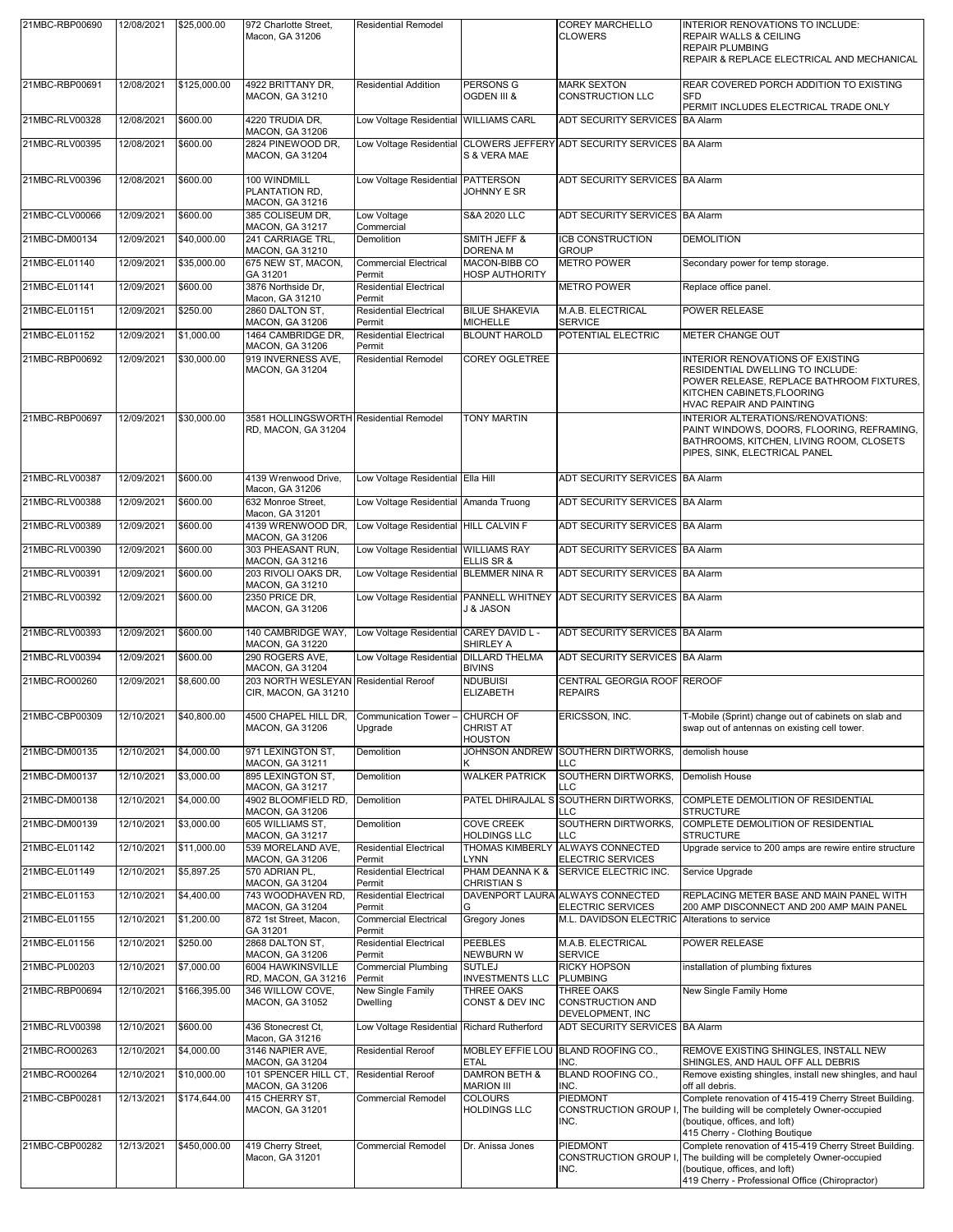| 21MBC-CLV00065 | 12/13/2021 | \$2,000.00   | 5590 THOMASTON RD,<br>MACON, GA 31220                               | Low Voltage<br>Commercial               | <b>TOBESOFKEE</b><br><b>CROSSING LLC</b>                | <b>INC</b>                                                       | PELICAN QSR SOLUTIONS Popeyes Chicken Restaurant -- Low Voltage Cabling for<br>Point of Sales Registers, Digital Menu Boards and CCTV<br>Cameras.                                                                                      |
|----------------|------------|--------------|---------------------------------------------------------------------|-----------------------------------------|---------------------------------------------------------|------------------------------------------------------------------|----------------------------------------------------------------------------------------------------------------------------------------------------------------------------------------------------------------------------------------|
| 21MBC-DM00136  | 12/13/2021 | \$1,000.00   | 541 SHI PL, MACON, GA Demolition<br>31206                           |                                         | <b>MACON AREA</b><br>HABITAT FOR                        | SOUTHERN DIRTWORKS.<br>LLC                                       | Demolish house                                                                                                                                                                                                                         |
| 21MBC-EL01147  | 12/13/2021 | \$52,464.00  | 3381 SOUTH WALDEN<br>RD, MACON, GA 31216                            | <b>Residential Electrical</b><br>Permit | SANDRA LEFFEL                                           | <b>MARC JONES</b><br>CONSTRUCTION LLC dba<br>SUNPRO SOLAR        | Installation of solar panels with temp disconnect                                                                                                                                                                                      |
| 21MBC-EL01148  | 12/13/2021 | \$67,976.00  | 314 THOROUGHBRED<br>LN, MACON, GA 31216                             | <b>Residential Electrical</b><br>Permit | HILL VEREZA L JR                                        | <b>MARC JONES</b><br>CONSTRUCTION LLC dba<br>SUNPRO SOLAR        | Installing a roof-mounted solar system on an existing<br>residential structure with coinciding electrical wiring.<br>Temporary disconnect needed.                                                                                      |
| 21MBC-EL01154  | 12/13/2021 | \$250.00     | 3748 Eisenhower<br>Parkway, Macon, GA<br>31206                      | Commercial Electrical<br>Permit         | Summit Group                                            | <b>STARR ELECTRICAL</b><br>CONTRACTORS                           | inspect to restore power per Ga Power                                                                                                                                                                                                  |
| 21MBC-EL01158  | 12/13/2021 | \$9,750.00   | 2613 CHATSWORTH<br>CT, MACON, GA 31206                              | <b>Residential Electrical</b><br>Permit | <b>MYLES</b><br><b>CHRISTOPHER</b>                      | <b>MISTER VOLTS LLC</b>                                          | <b>COMPLETE REWIRE</b>                                                                                                                                                                                                                 |
| 21MBC-EL01159  | 12/13/2021 | \$301,570.00 | 112 DEER RUN DR,<br>MACON, GA 31220                                 | <b>Residential Electrical</b><br>Permit | <b>LEWULLIS</b><br><b>HEATHER &amp;</b>                 | <b>MARC JONES</b><br><b>CONSTRUCTION LLC dba</b><br>SUNPRO SOLAR | 15 solar panels to be mounted to existing roof structure-<br>coinciding electrical wiring to be conducted                                                                                                                              |
| 21MBC-EL01160  | 12/13/2021 | \$2,500.00   | 4380 BROADWAY,<br>MACON, GA 31206                                   | <b>Commercial Electrical</b><br>Permit  | <b>BURNETT</b><br><b>DEVEREAUX</b>                      | MISTER VOLTS LLC                                                 | INSTALL METER/DISCONNET                                                                                                                                                                                                                |
| 21MBC-EL01161  | 12/13/2021 | \$375.00     | 1979 RIVERSIDE DR,<br>MACON, GA 31204                               | <b>Commercial Electrical</b><br>Permit  | <b>SPEARS ALPHIE</b>                                    | <b>HOGAN'S ELECTRIC</b>                                          | CHECKING OUTLETS FOR REPAIR.                                                                                                                                                                                                           |
| 21MBC-EL01162  | 12/13/2021 | \$450.00     | 5671 TAYLOR TERR,<br>MACON, GA 31210                                | <b>Residential Electrical</b><br>Permit | RAUGH JOSHUA &<br>SHELLY                                | <b>DON FULLMAN</b>                                               | SWIMMING POOL BONDING                                                                                                                                                                                                                  |
| 21MBC-EL01163  | 12/13/2021 | \$900.00     | 4083 Log Cabin Drive,<br>Macon, GA 31204                            | <b>Residential Electrical</b><br>Permit |                                                         |                                                                  | CHANGE SERVICE-UPGRADE FROM 100AMP 200AMP                                                                                                                                                                                              |
| 21MBC-EL01164  | 12/13/2021 | \$400.00     | 576 HEARD AVE,                                                      | <b>Residential Electrical</b>           | <b>SIMPSON ARNOLD</b>                                   | <b>GENERAL SCIENTIFIC</b>                                        | POWER RELEASE                                                                                                                                                                                                                          |
| 21MBC-EL01165  | 12/13/2021 | \$2,800.00   | MACON, GA 31206<br>1632 BURTON AVE,                                 | Permit<br><b>Residential Electrical</b> | A JR<br><b>WHITE KARALEUS S</b>                         |                                                                  | <b>REWIRE</b>                                                                                                                                                                                                                          |
| 21MBC-FR00180  | 12/13/2021 | \$1,700.00   | MACON, GA 31204<br>682 CHERRY ST.                                   | Permit<br>Fire Extinguishing            | <b>IDP CHERRY</b>                                       | FIRE SHIELD LLC                                                  | Fire Suppression System Installation                                                                                                                                                                                                   |
| 21MBC-PO00036  | 12/13/2021 | \$70,000.00  | MACON, GA 31201<br>5671 TAYLOR TERR.                                | System<br>Pool - Residential            | <b>HOLDINGS LP</b><br>RAUGH JOSHUA &                    | <b>MONTEGO POOL</b>                                              | CONSTRUCTION OF SWIMMING POOL AT EXISTING                                                                                                                                                                                              |
| 21MBC-RBP00595 | 12/13/2021 | \$134,637.00 | MACON, GA 31210<br>312 SHALAKO LN,                                  | New Single Family                       | <b>SHELLY</b><br>THREE OAKS CONS WJH LLC                | SERVICE, LLC                                                     | RESIDENCE.<br>New Single Family Dwelling- 3 trades                                                                                                                                                                                     |
| 21MBC-RBP00596 | 12/13/2021 | \$133,767.00 | MACON, GA 31052<br>316 SHALAKO LN,                                  | Dwelling<br>New Single Family           | & DEV INC<br>THREE OAKS CONS WJH LLC                    |                                                                  | New Single Family Dwelling- 3 trades                                                                                                                                                                                                   |
| 21MBC-RBP00693 | 12/13/2021 | \$40,000.00  | <b>MACON, GA 31052</b><br>118 LAMAR ST, MACON, Residential Addition | Dwelling                                | & DEV INC<br><b>PROJECT R</b>                           | <b>WHITBY INC</b>                                                | Residential structural repairs to include the demolition of                                                                                                                                                                            |
|                |            |              | GA 31204                                                            |                                         | <b>ENTERPRISES LLC</b>                                  |                                                                  | deteriorated room and replacement with new room as<br>well as maintenance of exterior. Per Planning and<br>Zoning, no other work is authorized without further<br>review.<br>No trade permits included. Per contractor all trades must |
| 21MBC-RBP00695 | 12/13/2021 | \$157,038.00 | 417 SHALAKO LN,                                                     | New Single Family                       | THREE OAKS CONS WJH LLC                                 |                                                                  | be separate permit.<br>New Single Family Dwelling- 3 trades                                                                                                                                                                            |
| 21MBC-RBP00696 | 12/13/2021 | \$174,924.00 | MACON, GA 31052<br>413 SHALAKO LN,                                  | Dwelling<br>New Single Family           | & DEV INC<br>THREE OAKS CONS WJH LLC                    |                                                                  | New Single Family Dwelling- 3 trades                                                                                                                                                                                                   |
| 21MBC-RBP00698 | 12/13/2021 | \$107,448.00 | MACON, GA 31052<br>415 SHALAKO LN,                                  | Dwelling<br>New Single Family           | & DEV INC<br>THREE OAKS CONS WJH LLC                    |                                                                  | New Single Family Dwelling- 3 trades                                                                                                                                                                                                   |
|                |            |              | MACON, GA 31052                                                     | Dwelling<br><b>New Single Family</b>    | & DEV INC                                               |                                                                  |                                                                                                                                                                                                                                        |
| 21MBC-RBP00699 | 12/13/2021 | \$145,665.00 | 411 SHALAKO LN,<br>MACON, GA 31052                                  | Dwelling                                | THREE OAKS CONS WJH LLC<br>& DEV INC                    |                                                                  | New Single Family Dwelling- 3 trades                                                                                                                                                                                                   |
| 21MBC-RBP00701 | 12/13/2021 | \$5,000.00   | 128 COLEY LAKE RD,<br>MACON, GA 31216                               | Accessory Building -<br>Residential     | <b>SEAN BUCHANAN</b>                                    |                                                                  | ACCESSORY FOUNDATION ONLY PERMITS DOES<br>NOT INCLUDE CONSTRUCTION OF ACCESSORY<br>STRUCTURE.                                                                                                                                          |
| 21MBC-RBP00702 | 12/13/2021 | \$107,448.00 | 400 SHALAKO LN,<br>MACON, GA 31052                                  | New Single Family<br>Dwelling           | THREE OAKS CONS WJH LLC<br>& DEV INC                    |                                                                  | New Single Family Dwelling- 3 trades                                                                                                                                                                                                   |
| 21MBC-RLV00399 | 12/13/2021 | \$600.00     | 3896 WOODSIDE DR,<br>MACON, GA 31206                                | Low Voltage Residential ROSS BENJAMIN T | & SYLVIA A                                              | ADT SECURITY SERVICES BA Alarm                                   |                                                                                                                                                                                                                                        |
| 21MBC-CBP00345 | 12/14/2021 | \$25,000.00  | 2970 ROFF AVE,<br>MACON, GA 31204                                   | Communication Tower -<br>Upgrade        | <b>GRID PROPERTIES</b><br><b>LLC</b>                    | INFINITY CONSTRUCTION<br>SOLUTIONS, INC                          | Collocation to existing cell tower.                                                                                                                                                                                                    |
| 21MBC-EL01167  | 12/14/2021 | \$2,000.00   | 8570 EISENHOWER<br>PKWY, MACON, GA<br>31052                         | <b>Commercial Electrical</b><br>Permit  | <b>SERENITY</b><br><b>GARDENS</b><br><b>MEMORIAL PA</b> | TAYLOR ELECTRIC CO.<br>INC.                                      | <b>NEW SERVICE 200AMP</b>                                                                                                                                                                                                              |
| 21MBC-EL01168  | 12/14/2021 | \$150.00     | 1040 GRAY HWY,<br>MACON, GA 31211                                   | Commercial Electrical<br>Permit         | COLAPARCHEE<br>PARTNERS LLC                             | TAYLOR ELECTRIC CO.<br>INC.                                      | POWER RELEASE                                                                                                                                                                                                                          |
| 21MBC-EL01169  | 12/14/2021 | \$2,800.00   | 2851 HEATH RD,<br>MACON, GA 31206                                   | <b>Commercial Electrical</b><br>Permit  | <b>BOARD OF</b><br><b>EDUCATION</b>                     | MIDDLE GEORGIA<br><b>OUTDOOR LIGHTING</b>                        | Changed out existing panel on soccer field.                                                                                                                                                                                            |
| 21MBC-EL01170  | 12/14/2021 | \$600.00     | 2950 MILLERFIELD RD,<br>MACON, GA 31217                             | <b>Residential Electrical</b><br>Permit | <b>WOODFORD</b><br>SANDRA D                             | <b>GENERAL SCIENTIFIC</b>                                        | <b>FINAL INSPECTION</b>                                                                                                                                                                                                                |
| 21MBC-EL01171  | 12/14/2021 | \$250.00     | 3372 EAST ROYAL CT.<br>MACON, GA 31217                              | <b>Residential Electrical</b><br>Permit | HONORE LEO M                                            |                                                                  | POWER RELEASE                                                                                                                                                                                                                          |
| 21MBC-EL01172  | 12/14/2021 | \$1,900.00   | 579 JANICE PL,<br>MACON, GA 31204                                   | <b>Residential Electrical</b><br>Permit | <b>BATES &amp; BATES</b><br>PROPERTIES LLC              | M.A.B. ELECTRICAL<br><b>SERVICE</b>                              | <b>UPGRADE PANEL</b>                                                                                                                                                                                                                   |
| 21MBC-MC00604  | 12/14/2021 | \$4,812.00   | 542 EDGEFIELD WAY,<br>MACON, GA 31210                               | <b>Mechanical Permit</b>                | <b>IZZO HELEN &amp;</b><br>PETER                        | PRO TECH AIR LLC                                                 | Replace AC & Evap Coil ONLY-Downstairs System                                                                                                                                                                                          |
| 21MBC-MC00605  | 12/14/2021 | \$5,059.00   | 1559 WALKER RD,                                                     | <b>Mechanical Permit</b>                | KAIGLER ROBIN W                                         | PRO TECH AIR LLC                                                 | Replace/Install 2 Ton Heat Pump system w/ 10KW                                                                                                                                                                                         |
| 21MBC-MC00606  | 12/14/2021 | \$5,443.50   | MACON, GA 31206<br>3990 ATWOOD DR,                                  | <b>Mechanical Permit</b>                | <b>WILLIAMS</b>                                         | PRO TECH AIR LLC                                                 | REPLACE/INSTALL 2.5 TON 14 SEER GAS PACKAGE                                                                                                                                                                                            |
| 21MBC-PL00189  | 12/14/2021 | \$5,500.00   | MACON, GA 31204<br>2937 KING ALFRED DR,                             | <b>Residential Plumbing</b>             | ANDRETTA C<br><b>FRAZIER CRYSTAL</b>                    | <b>BUZZELL PLUMBING</b>                                          | <b>UNIT</b><br>TWO BATHROOM DRAIN & SEWER LINE                                                                                                                                                                                         |
| 21MBC-PL00204  | 12/14/2021 | \$5,048.18   | MACON, GA 31204<br>114 CLEVELAND AVE,                               | Permit<br><b>Plumbing Permit</b>        | PIZZOLA NICK A &                                        | <b>HEATING &amp; AIR INC</b><br>PRO TECH PLUMBING                | <b>REPLACEMENT</b><br>INSTALL NATURAL GAS TANKLESS WATER HEATER                                                                                                                                                                        |
| 21MBC-PL00205  | 12/14/2021 | \$1,700.00   | MACON, GA 31204<br>911 PONCE DE LEON<br>CIR S, MACON, GA            | <b>Residential Plumbing</b><br>Permit   | <b>WASHER FAMILY</b><br><b>INVESTMENTS LL</b>           | WEST PLUMBING INC.                                               | replace water service                                                                                                                                                                                                                  |
| 21MBC-PL00206  | 12/14/2021 | \$2,540.00   | 31206<br>3486 GREENBRIAR RD<br>E, MACON, GA 31204                   | <b>Residential Plumbing</b><br>Permit   | <b>FINNEY WILLIE</b><br>JAMES &                         | <b>BUZZELL PLUMBING</b><br><b>HEATING &amp; AIR INC</b>          | REPLACING SEWERLINE                                                                                                                                                                                                                    |
| 21MBC-RBP00623 | 12/14/2021 | \$155,820.00 | 3322 BRIDGEWOOD                                                     | New Single Family                       | <b>MOFVII PROPERTY</b>                                  | <b>LGI HOMES</b>                                                 | Building new single family home                                                                                                                                                                                                        |
| 21MBC-RBP00624 | 12/14/2021 | \$142,260.00 | DR, MACON, GA 31216<br>3289 BRIDGEWOOD                              | Dwelling<br>New Single Family           | CO LLC<br><b>MOFVII PROPERTY</b>                        | <b>LGI HOMES</b>                                                 | Building single family home                                                                                                                                                                                                            |
| 21MBC-RBP00629 | 12/14/2021 | \$165,360.00 | DR, MACON, GA 31216<br>3310 BRIDGEWOOD                              | Dwelling<br>New Single Family           | CO LLC<br><b>MOFVII PROPERTY</b>                        | <b>LGI HOMES</b>                                                 | Building new single family home                                                                                                                                                                                                        |
|                |            |              | DR, MACON, GA 31216                                                 | Dwelling                                | CO LLC                                                  |                                                                  |                                                                                                                                                                                                                                        |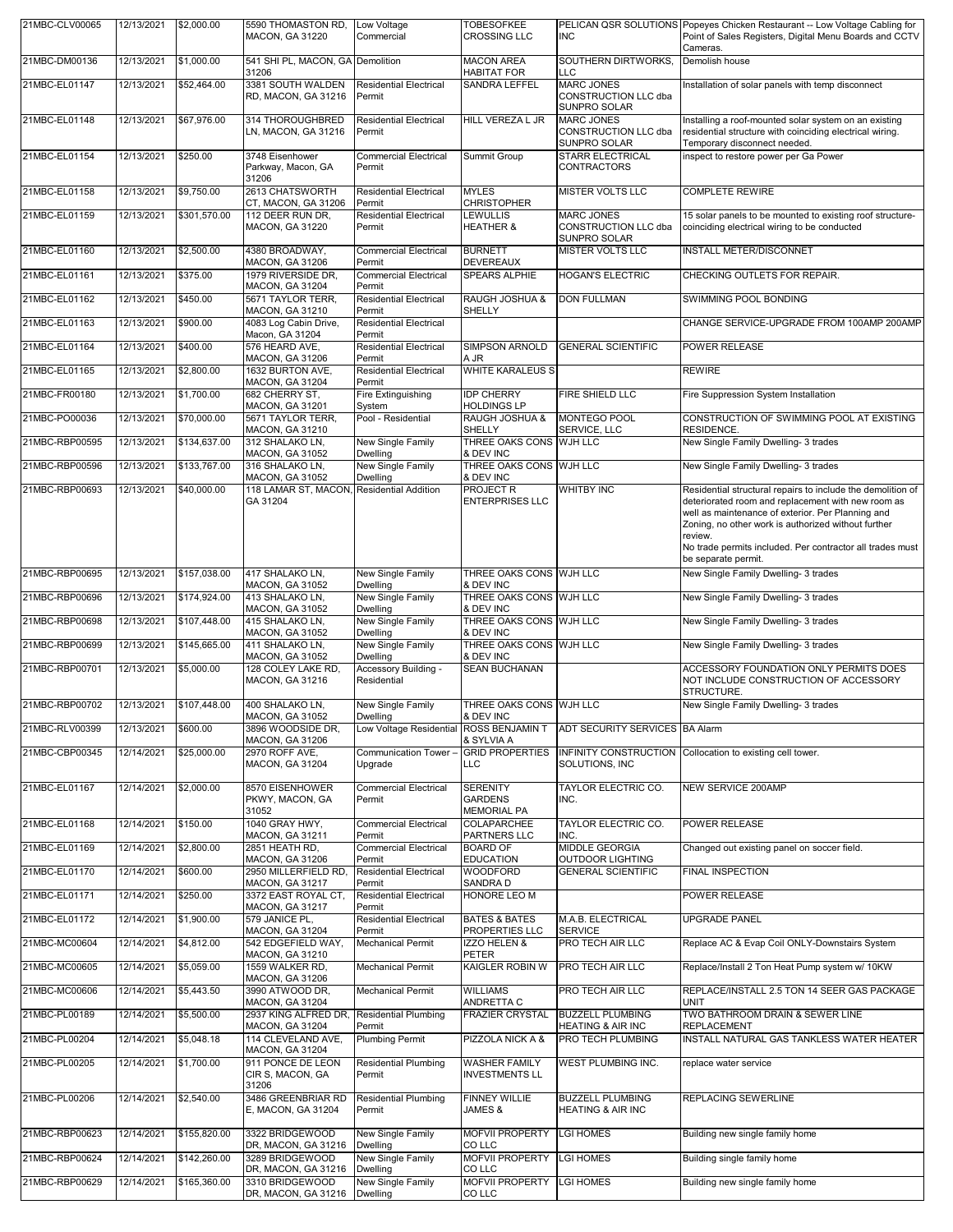| 21MBC-RBP00703                   | 12/14/2021               | \$165,360.00               | 3346 BRIDGEWOOD<br>DR, MACON, GA 31216                           | New Single Family<br>Dwelling                       | <b>MOFVII PROPERTY</b><br>CO LLC                         | <b>LGI HOMES</b>                                                       | Building new single family dwelling                                                                                                                                                                                                                                                                                                                                                                                                                                                                                                                                                                                                                   |
|----------------------------------|--------------------------|----------------------------|------------------------------------------------------------------|-----------------------------------------------------|----------------------------------------------------------|------------------------------------------------------------------------|-------------------------------------------------------------------------------------------------------------------------------------------------------------------------------------------------------------------------------------------------------------------------------------------------------------------------------------------------------------------------------------------------------------------------------------------------------------------------------------------------------------------------------------------------------------------------------------------------------------------------------------------------------|
| 21MBC-RBP00704                   | 12/14/2021               | \$155,820.00               | 3342 BRIDGEWOOD<br>DR, MACON, GA 31216                           | New Single Family<br>Dwelling                       | <b>MOFVII PROPERTY</b><br>CO LLC                         | <b>LGI HOMES</b>                                                       | Building new single family dwelling                                                                                                                                                                                                                                                                                                                                                                                                                                                                                                                                                                                                                   |
| 21MBC-RLV00400                   | 12/14/2021               | \$600.00                   | 3490 WALDEN RD,                                                  | Low Voltage Residential                             | <b>COMER REGINALD</b>                                    | ADT SECURITY SERVICES BA Alarm                                         |                                                                                                                                                                                                                                                                                                                                                                                                                                                                                                                                                                                                                                                       |
| 21MBC-EL01127                    | 12/15/2021               | \$20,000.00                | MACON, GA 31216<br>2421 VIVIAN DR.                               | <b>Residential Electrical</b>                       | K & MELISSA A<br><b>SAINBRE DIENI &amp;</b>              | DPWE, LLC                                                              | Temporary Power Pole                                                                                                                                                                                                                                                                                                                                                                                                                                                                                                                                                                                                                                  |
| 21MBC-EL01175                    | 12/15/2021               | \$5,200.00                 | MACON, GA 31206<br>377 HORTMAN AVE.                              | Permit<br><b>Residential Electrical</b>             | <b>MERISE</b><br><b>DAVIS MARQUIS L</b>                  | <b>HOGAN'S ELECTRIC</b>                                                | REWIRE ACCORDING TO PRESENT ELECTRICAL                                                                                                                                                                                                                                                                                                                                                                                                                                                                                                                                                                                                                |
| 21MBC-EL01176                    | 12/15/2021               | \$3,500.00                 | MACON, GA 31204<br>6133 SKIPPERTON RD,                           | Permit<br><b>Residential Electrical</b>             | <b>CARSON ERIC</b>                                       | <b>HOGAN'S ELECTRIC</b>                                                | CODE<br>REBUILD SERVICE FOR 200 AMPS, PULL CIRCUITS                                                                                                                                                                                                                                                                                                                                                                                                                                                                                                                                                                                                   |
| 21MBC-EL01177                    | 12/15/2021               | \$12,000.00                | MACON, GA 31216<br>7295 MOSELEY DIXON                            | Permit<br><b>Residential Electrical</b>             | <b>ALLISON</b><br><b>HARTLEY BOBBY L</b>                 | PRINCE ELECTRIC CO.                                                    | FROM FUSE BOX TO NEW PANEL.<br>COMPLETE WIRING OF NEW SINGLE FAMILY                                                                                                                                                                                                                                                                                                                                                                                                                                                                                                                                                                                   |
| 21MBC-MC00607                    | 12/15/2021               | \$16,845.52                | RD, MACON, GA 31220<br>111 MADISON NORTH                         | Permit<br>Mechanical Permit                         | <b>KELVIN AND</b>                                        | <b>TOTAL COMFORT</b>                                                   | DWELLING.<br>INSTALLING TWO UNITS 1- 2.TON UNIT AND 1-4                                                                                                                                                                                                                                                                                                                                                                                                                                                                                                                                                                                               |
|                                  |                          |                            | DR, MACON, GA 31220                                              |                                                     | <b>LOUISE HORSTEAD</b>                                   | COOLING AND HEATING.<br>LLC                                            | TON UNIT                                                                                                                                                                                                                                                                                                                                                                                                                                                                                                                                                                                                                                              |
| 21MBC-RBP00700                   | 12/15/2021               | \$131,460.00               | 1033 BROOKFORD RD,<br>MACON, GA 31210                            | New Single Family<br>Dwelling                       | <b>OVERLOOK AT</b><br><b>ARKWRIGHT LLC</b>               | <b>THREE OAKS</b><br>CONSTRUCTION AND<br>DEVELOPMENT, INC              | Single Family New Construction                                                                                                                                                                                                                                                                                                                                                                                                                                                                                                                                                                                                                        |
| 21MBC-RBP00724                   | 12/15/2021               | \$10,000.00                | 201 BRUNSWICK AVE,<br>MACON, GA 31217                            | <b>Residential Remodel</b>                          | <b>CRISANTO</b><br>VASQUEZ                               |                                                                        | INTERIOR/EXTERIOR RENOVATIONS:<br>DRYWALL, PLUMBING, WINDOWS, DOORS,<br>INSTALLATION, INSTALL AIR UNIT                                                                                                                                                                                                                                                                                                                                                                                                                                                                                                                                                |
| 21MBC-RBP00725                   | 12/15/2021               | \$12,000.00                | 959 ADAMS ST.<br>MACON, GA 31201                                 | <b>Residential Remodel</b>                          | <b>SCOTT CHARLES</b>                                     |                                                                        | INTERIOR ALTERATIONS/RENOVATIONS: FRAME<br>WALLS, ROOF MAMBERS, FULL ELECTRICAL<br>WINDOWS & DOORS.                                                                                                                                                                                                                                                                                                                                                                                                                                                                                                                                                   |
| 21MBC-RLV00401                   | 12/15/2021               | \$600.00                   | 436 Stonecrest Ct,<br>Macon, GA 31216                            | Low Voltage Residential Richard Rutherford          |                                                          | ADT SECURITY SERVICES BA Alarm                                         |                                                                                                                                                                                                                                                                                                                                                                                                                                                                                                                                                                                                                                                       |
| 21MBC-RLV00402                   | 12/15/2021               | \$600.00                   | 2772 BOB O LINK DR,<br>MACON, GA 31206                           | Low Voltage Residential                             | <b>DAPHENE</b>                                           | <b>IWALDEN LAKESIA &amp; ADT SECURITY SERVICES BA Alarm</b>            |                                                                                                                                                                                                                                                                                                                                                                                                                                                                                                                                                                                                                                                       |
| 21MBC-RLV00403                   | 12/15/2021               | \$600.00                   | 189 CAMBRIDGE WAY.                                               |                                                     |                                                          | Low Voltage Residential HERNDON ESTELLE ADT SECURITY SERVICES BA Alarm |                                                                                                                                                                                                                                                                                                                                                                                                                                                                                                                                                                                                                                                       |
| 21MBC-RO00269                    | 12/15/2021               | \$6,500.00                 | MACON, GA 31220<br>3712 Antioch Road,                            | <b>Residential Reroof</b>                           | н<br><b>Betancourt Property</b>                          | <b>DONE RIGHT HOME</b>                                                 | Remove existing shingles and install new shingles.                                                                                                                                                                                                                                                                                                                                                                                                                                                                                                                                                                                                    |
| 21MBC-CBP00346                   | 12/16/2021               | \$30,000.00                | Macon, GA 31206<br>398 EIGHTH ST,                                | Communication Tower-                                | LLC<br><b>TRUAN</b>                                      | <b>IMPROVEMENT</b>                                                     | RED RIVER TELECOM LLC COLLOCATION TO EXISTING CELL TOWER                                                                                                                                                                                                                                                                                                                                                                                                                                                                                                                                                                                              |
| 21MBC-EL01018                    | 12/16/2021               | \$1,000.00                 | MACON, GA 31201<br>0 SKIPPER ROAD @ 0                            | Upgrade<br><b>Commercial Electrical</b>             | <b>WAREHOUSE LLC</b><br>Macon Bibb County                | HERR ELECTRIC, INC.                                                    | Installation of new electrical service for GDOT camera.                                                                                                                                                                                                                                                                                                                                                                                                                                                                                                                                                                                               |
|                                  |                          |                            | SKIPPER ROAD, Macon,<br>GA 31216                                 | Permit                                              |                                                          |                                                                        | Service can be located at the four way intersection of<br>Skipper Rd and Skipper Rd. Behind the guard rail in the<br>utility Right of Way by Georgia Power Pole.                                                                                                                                                                                                                                                                                                                                                                                                                                                                                      |
| 21MBC-EL01067                    | 12/16/2021               | \$15,750.00                | 476 WEST BUFORD RD,<br>MACON, GA 31204                           | <b>Residential Electrical</b><br>Permit             | <b>CANNON CYNTHIA</b>                                    | <b>MARC JONES</b><br>CONSTRUCTION LLC dba<br>SUNPRO SOLAR              | 8 solar panels to be mounted to existing roof structure<br>with coinciding electrical wiring                                                                                                                                                                                                                                                                                                                                                                                                                                                                                                                                                          |
| 21MBC-EL01116                    | 12/16/2021               | \$1,000.00                 | 1070 Anthony Rd,<br>Macon, GA 31204                              | <b>Commercial Electrical</b><br>Permit              | Macon Bibb County                                        | HERR ELECTRIC, INC.                                                    | Installation of new electrical service for GDOT camera for<br>school. Service is located near 1026 Anthony Rd. New<br>overhead service with utility pole.                                                                                                                                                                                                                                                                                                                                                                                                                                                                                             |
| 21MBC-EL01117                    | 12/16/2021               | \$1,000.00                 | 2851 Heath Rd, Macon,<br>GA 31206                                | <b>Commercial Electrical</b><br>Permit              | Macon Bibb County                                        | HERR ELECTRIC, INC.                                                    | Installation of electrical service for GDOT speed zone<br>camera. Located near the Heath Rd / George Oxford Dr<br>intersection by the Georgia Power pole.                                                                                                                                                                                                                                                                                                                                                                                                                                                                                             |
|                                  |                          |                            |                                                                  |                                                     | Macon Bibb County                                        | HERR ELECTRIC, INC.                                                    | Installation of two electrical services for GDOT school                                                                                                                                                                                                                                                                                                                                                                                                                                                                                                                                                                                               |
| 21MBC-EL01119                    | 12/16/2021               | \$1,000.00                 | 1775 Williamson Road,<br>Macon, GA 31206                         | <b>Commercial Electrical</b><br>Permit              |                                                          |                                                                        | Rd and Markwood Dr, and the other is in front of New<br>Birth Mission Baptist Church.                                                                                                                                                                                                                                                                                                                                                                                                                                                                                                                                                                 |
| 21MBC-EL01120                    | 12/16/2021               | \$1,000.00                 | 1646 Upper River Rd,<br>Macon, GA 31211                          | <b>Commercial Electrical</b><br>Permit              | Macon Bibb County                                        | HERR ELECTRIC, INC.                                                    | Installation of electrical service for GDOT school camera.<br>Electrical service located at the intersection of<br>Springwood Dr and Upper River Rd by GA Power pole                                                                                                                                                                                                                                                                                                                                                                                                                                                                                  |
| 21MBC-EL01178                    | 12/16/2021               | \$250.00                   | 1035 NAPIER AVE,                                                 | Residential Electricai                              | FRESHSTART                                               | M.L. DAVIDSON ELECTRIC                                                 | <b>POWER RELEASE</b>                                                                                                                                                                                                                                                                                                                                                                                                                                                                                                                                                                                                                                  |
| 21MBC-EL01179                    | 12/16/2021               | \$1,500.00                 | MACON, GA 31204<br>6133 SKIPPERTON RD,<br>MACON, GA 31216        | Permit<br><b>Residential Electrical</b><br>Permit   | <b>MACON LLC</b><br><b>CARSON ERIC</b><br><b>ALLISON</b> | AAA APPLIANCE HEATING CHANGE OF METER<br>& AIR                         |                                                                                                                                                                                                                                                                                                                                                                                                                                                                                                                                                                                                                                                       |
| 21MBC-FR00152                    | 12/16/2021               | \$10,000.00                | 421 LAMAR RD N BLDG<br>4, MACON, GA 31220                        | Fire Alarm                                          | C & SL<br>PROPERTIES LLC                                 | <b>GLOBAL SECURITY dba</b><br>Paradyme                                 | zone cameras. One is near the intersection of Williamson<br>Installation of fire alarm system for eight building<br>apartment complex. Main fire alarm panel will be in<br>Building One with each of the apartment buildings<br>reporting back to it. Main panel will identify which<br>building alarm was activated and identify situation and<br>report to central monitoring station.<br>Each apartment building will have an individual fire alarm<br>annunciator to control and identify that specific building.<br>In each building the fire alarm system will monitor fire<br>sprinkler system with notification devices in all<br>apartments. |
| 21MBC-PL00209                    | 12/16/2021               | \$200.00                   | 6255 ZEBULON RD STE. Commercial Plumbing<br>350, MACON, GA 31210 | Permit                                              | SPP INVESTMENTS<br><b>LLC</b>                            | PYLES PLUMBING AND<br>UTILITY CONTRACTORS<br>INC.                      | <b>Gas Pressure Test</b>                                                                                                                                                                                                                                                                                                                                                                                                                                                                                                                                                                                                                              |
| 21MBC-PL00210                    | 12/16/2021               | \$12,000.00                | 126 WOODWARD CT,                                                 | <b>Residential Plumbing</b>                         |                                                          | NNY FINANCIAL INC RICKY HEATH PLUMBING                                 | <b>Reroute Sewer</b>                                                                                                                                                                                                                                                                                                                                                                                                                                                                                                                                                                                                                                  |
| 21MBC-PL00211                    | 12/16/2021               | \$1,000.00                 | MACON, GA 31211<br>1216 MAYNARD ST,                              | Permit<br><b>Plumbing Permit</b>                    | <b>GLAWSON TOMMIE</b>                                    | WADE BAGGARLEY                                                         | Install water heater and gas line to water heater                                                                                                                                                                                                                                                                                                                                                                                                                                                                                                                                                                                                     |
| 21MBC-PL00212                    | 12/16/2021               | \$350.00                   | MACON, GA 31217<br>2106 LOWE ST,                                 | <b>Residential Plumbing</b>                         | <b>BILLIPS RICHARD &amp;</b>                             | <b>PLUMBING</b><br><b>EMERY &amp; SON PLUMBING</b>                     | <b>REPLACE WATER HEATER</b>                                                                                                                                                                                                                                                                                                                                                                                                                                                                                                                                                                                                                           |
| 21MBC-PL00213                    | 12/16/2021               | \$3,000.00                 | MACON, GA 31204<br>3915 GADSON DR,                               | Permit<br><b>Residential Plumbing</b>               | <b>FLORESTINE</b>                                        | RIVERA AMILCAR R EMERY & SON PLUMBING                                  | INSTALLING AND REPLACING SEWER LINE FROM                                                                                                                                                                                                                                                                                                                                                                                                                                                                                                                                                                                                              |
| 21MBC-RBP00716                   | 12/16/2021               | \$280,000.00               | MACON, GA 31204<br><b>155 SHETLAND PINES</b>                     | Permit<br>New Single Family                         | Liberty Communities,                                     | <b>LIBERTY COMMUNITIES</b>                                             | HOUSE TO STREET.<br>New single family residential dwelling.                                                                                                                                                                                                                                                                                                                                                                                                                                                                                                                                                                                           |
| 21MBC-RBP00717                   | 12/16/2021               | \$280,000.00               | DR, MACON, GA 31216<br><b>159 SHETLAND PINES</b>                 | Dwelling<br>New Single Family                       | LLC<br>Liberty Communities,                              | LLC<br><b>LIBERTY COMMUNITIES</b>                                      | New single family residential dwelling.                                                                                                                                                                                                                                                                                                                                                                                                                                                                                                                                                                                                               |
| 21MBC-RBP00718                   | 12/16/2021               | \$280,000.00               | DR, MACON, GA 31216<br>171 SHETLAND PINES                        | Dwelling<br>New Single Family                       | <b>LLC</b><br>Liberty Communities,                       | LLC<br><b>LIBERTY COMMUNITIES</b>                                      | New single family residential dwelling.                                                                                                                                                                                                                                                                                                                                                                                                                                                                                                                                                                                                               |
| 21MBC-RBP00719                   | 12/16/2021               | \$150,000.00               | DR, MACON, GA 31216<br>441 SHADELAND PL,                         | Dwelling<br>New Single Family                       | LLC<br><b>EQUITY TRUST</b>                               | LC<br><b>BAC CONSTRUCTION LLC</b>                                      | Construction of new single family dwelling                                                                                                                                                                                                                                                                                                                                                                                                                                                                                                                                                                                                            |
| 21MBC-RBP00720                   | 12/16/2021               | \$150,000.00               | MACON, GA 31206<br>210 HEATHWOOD DR,                             | Dwelling<br>New Single Family                       | <b>COMPANY</b><br><b>BROWN KELVIN</b>                    | <b>BAC CONSTRUCTION LLC</b>                                            | Construction of new single family dwelling                                                                                                                                                                                                                                                                                                                                                                                                                                                                                                                                                                                                            |
|                                  |                          |                            | MACON, GA 31206                                                  | Dwelling                                            |                                                          |                                                                        |                                                                                                                                                                                                                                                                                                                                                                                                                                                                                                                                                                                                                                                       |
| 21MBC-RBP00721<br>21MBC-RDK00011 | 12/16/2021<br>12/16/2021 | \$107,448.00<br>\$9,837.00 | 407 SHALAKO LN,<br>MACON, GA 31052<br>338 IVY STONE DR,          | New Single Family<br>Dwelling<br>Deck - Residential | THREE OAKS CONS WJH LLC<br>& DEV INC<br>ROBB MICHAEL J & | ARCHADECK OF CENTRAL REPLACING DECK                                    | New Single Family Dwelling- 3 trades                                                                                                                                                                                                                                                                                                                                                                                                                                                                                                                                                                                                                  |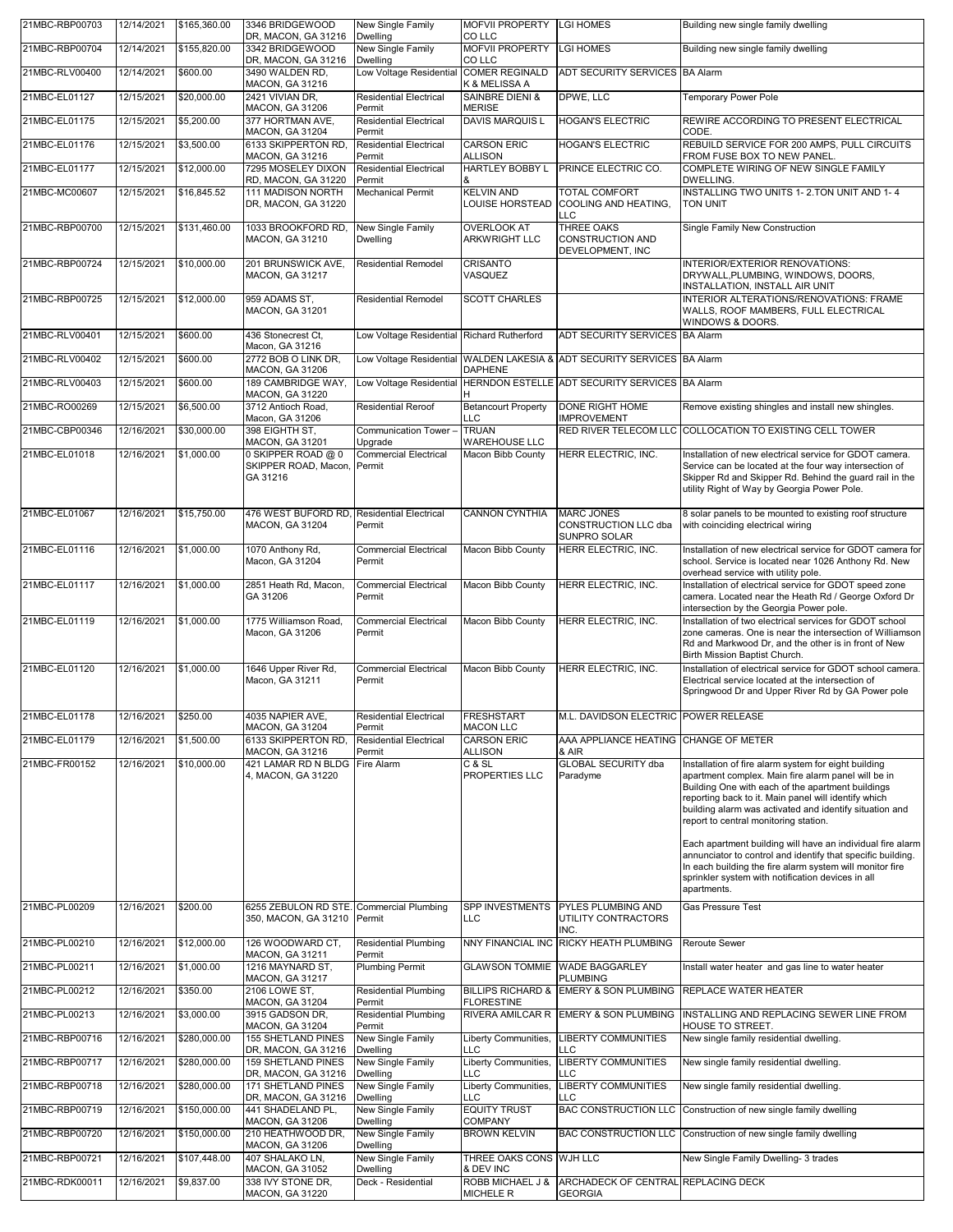| 21MBC-RLV00404 | 12/16/2021 | \$600.00     | 310 EAGLE RIDGE RD.<br>MACON, GA 31216                            | Low Voltage Residential BUSH ANDRE C &  | SHIRLEY V                                             | ADT SECURITY SERVICES BA Alarm                                                              |                                                                                                                                                                                                         |
|----------------|------------|--------------|-------------------------------------------------------------------|-----------------------------------------|-------------------------------------------------------|---------------------------------------------------------------------------------------------|---------------------------------------------------------------------------------------------------------------------------------------------------------------------------------------------------------|
| 21MBC-RLV00405 | 12/16/2021 | \$600.00     | 3896 WOODSIDE DR.<br>MACON, GA 31206                              | Low Voltage Residential ROSS BENJAMIN T | & SYLVIA A                                            | ADT SECURITY SERVICES BA Alarm                                                              |                                                                                                                                                                                                         |
| 21MBC-RLV00406 | 12/16/2021 | \$600.00     | 123 RIVOLI OAKS CIR.<br>MACON, GA 31210                           | Low Voltage Residential                 | <b>DEAN R</b>                                         | LASKEY JANICE M & ADT SECURITY SERVICES BA Alarm                                            |                                                                                                                                                                                                         |
| 21MBC-RLV00407 | 12/16/2021 | \$600.00     | 114 VILLAGE LN,<br>MACON, GA 31204                                | Low Voltage Residential                 | <b>OLD POST REAL</b><br><b>ESTATE LLC</b>             | ADT SECURITY SERVICES BA Alarm                                                              |                                                                                                                                                                                                         |
| 21MBC-RLV00408 | 12/16/2021 | \$600.00     | MACON, GA 31204                                                   |                                         |                                                       | 3289 WILLOWDALE DR, Low Voltage Residential RUMBLE JOHNNIE S ADT SECURITY SERVICES BA Alarm |                                                                                                                                                                                                         |
| 21MBC-RLV00410 | 12/16/2021 | \$600.00     | 6573 BEVIN DR.<br>MACON, GA 31216                                 | Low Voltage Residential WIGGINS FAYE B  |                                                       | ADT SECURITY SERVICES Ba Alarm                                                              |                                                                                                                                                                                                         |
| 21MBC-RO00266  | 12/16/2021 | \$4,000.00   | 4948 NISBET DR.<br>MACON, GA 31206                                | <b>Residential Reroof</b>               | LAND CAROLYN A<br><b>GIBSON</b>                       | BLAND ROOFING CO.,<br>INC.                                                                  | Remove existing shingles, install new shingles, and haul<br>off all debris.                                                                                                                             |
| 21MBC-RO00267  | 12/16/2021 | \$19,000.00  | 259 IDLE WILD RD.<br>MACON, GA 31210                              | <b>Residential Reroof</b>               | STEWART J<br>STEVEN & HELEN C                         | <b>BLAND ROOFING CO</b><br>INC.                                                             | REMOVE EXISTING SHINGLES, INSTALL NEW<br>SHINGLES, AND HAUL OFF ALL DEBRIS.                                                                                                                             |
| 21MBC-RO00268  | 12/16/2021 | \$15,000.00  | 3604 KINGS PARK CIR,<br>MACON, GA 31217                           | <b>Residential Reroof</b>               | <b>HAYNES EUGENIA</b>                                 | <b>BLAND ROOFING CO.,</b><br>INC.                                                           | Remove existing shingles, install new shingles, and haul<br>off all debris.                                                                                                                             |
| 21MBC-RO00270  | 12/16/2021 | \$6,175.00   | 3929 MICKEY ST,<br>MACON, GA 31206                                | <b>Residential Reroof</b>               |                                                       | CLARK ANTHONY D BLAND ROOFING CO.,<br>INC.                                                  | REMOVE EXISTING SHINGLES, INSTALL NEW<br>SHINGLES, AND HAUL OFF ALL DEBRIS.                                                                                                                             |
| 21MBC-RO00271  | 12/16/2021 | \$7,800.00   | 4968 GUERRY DR,<br>MACON, GA 31210                                | <b>Residential Reroof</b>               | <b>KITCHENS KARI</b><br>LYNN GOELLNER                 | <b>BLAND ROOFING CO.,</b><br>INC.                                                           | REMOVE EXISTING SHINGLES, INSTALL NEW<br>SHINGLES, AND HAUL OFF ALL DEBRIS                                                                                                                              |
| 21MBC-RO00272  | 12/16/2021 | \$7,800.00   | 433 LOKCHAPEE DR,<br>MACON, GA 31210                              | <b>Residential Reroof</b>               | <b>GODWULF</b><br><b>PROPERTIES</b>                   | <b>BLAND ROOFING CO.,</b><br>INC.                                                           | REMOVE EXISTING SHINGLES, INSTALL NEW<br>SHINGLES, AND HAUL OFF ALL DEBRIS.                                                                                                                             |
| 21MBC-RO00273  | 12/16/2021 | \$5,300.00   | 521 VILLA ESTA CIR,<br><b>MACON, GA 31206</b>                     | <b>Residential Reroof</b>               | <b>Betancourt Property</b><br><b>LLC</b>              | DONE RIGHT HOME<br><b>IMPROVEMENT</b>                                                       | re-roof, remove old shingles, replace with new shingles                                                                                                                                                 |
| 21MBC-SGN00016 | 12/16/2021 | \$8,400.00   | 1179 Eisenhower Pkwy,<br>Macon, GA 31204                          | Sign Permit                             | <b>Next Level Petro</b>                               | <b>TOTAL IMAGING INC</b>                                                                    | Install a new sign on a new footer using the existing<br>electrical circuit                                                                                                                             |
| 21MBC-EL01143  | 12/17/2021 | \$66,700.00  | 3678 HOLLY PL,<br>MACON, GA 31216                                 | <b>Residential Electrical</b><br>Permit | <b>ODENS JAMES A &amp;</b><br>JILL                    |                                                                                             | POWER HOME SOLAR LLC Installation of 17 roof mounted grid tied solar panels with<br>6.80kw and adding a battery backup to an existing<br>residential structure.                                         |
| 21MBC-EL01182  | 12/17/2021 | \$21,444.00  | 535 COMMANCHE PL,<br>MACON, GA 31210                              | <b>Residential Electrical</b><br>Permit | PERKINS GREGORY MARC JONES<br><b>SR &amp; SIOBHAN</b> | CONSTRUCTION LLC dba<br>SUNPRO SOLAR                                                        | Installing a roof-mounted solar system to existing<br>residential structure with coinciding electrical wiring.                                                                                          |
| 21MBC-EL01186  | 12/17/2021 | \$29,480.00  | 718 COLLEGE ST.<br>MACON, GA 31201                                | <b>Residential Electrical</b><br>Permit | <b>UNDERWOOD</b><br><b>JAMES &amp; ERIKA K</b>        | <b>MARC JONES</b><br>CONSTRUCTION LLC dba<br>SUNPRO SOLAR                                   | Installing a roof-mounted solar system on existing<br>structure with coinciding electrical wiring.                                                                                                      |
| 21MBC-EL01190  | 12/17/2021 | \$2,400.00   | 956 WEST GRENADA<br>TERR, MACON, GA<br>31206                      | <b>Residential Electrical</b><br>Permit | 956 WEST<br><b>GRENADA TRUST</b>                      | <b>GENERAL SCIENTIFIC</b>                                                                   | <b>REWIRE</b>                                                                                                                                                                                           |
| 21MBC-EL01191  | 12/17/2021 | \$300.00     | 2825 ROY ST, MACON,<br>GA 31204                                   | <b>Residential Electrical</b><br>Permit | LANCASTER<br><b>CHRISTOPHER S</b><br><b>ETAL</b>      | M.A.B. ELECTRICAL<br><b>SERVICE</b>                                                         | POWER RELEASE                                                                                                                                                                                           |
| 21MBC-FR00181  | 12/17/2021 | \$125,000.00 | 2600 WEAVER RD,<br>MACON, GA 31217                                | Fire Sprinkler                          | CUMBERLAND -<br><b>WESTERN RES LLC</b>                | <b>GEORGIA AUTOMATIC</b><br><b>SPRINKLER</b>                                                | GASC is adding 5x ESFR sprinkler systems to a<br>warehouse for this phase.                                                                                                                              |
| 21MBC-MC00618  | 12/17/2021 | \$27,582.00  | 711 KEY ST, MACON.<br>GA 31204                                    | Residential Mechanical<br>Permit        | PERRY-STEVENS<br><b>POST 9709 TR</b>                  | WE CARE HEATING AND<br>AIR.                                                                 | Custom engineering the new curb adapter for a downflow<br>gas package unit. Custom engineering the new<br>transitions for the supply and returns. The new supply<br>will be pipe insulated              |
| 21MBC-RBP00709 | 12/17/2021 | \$6,837.00   | 2305 GWENDALE DR E. Residential Remodel<br>MACON, GA 31052        |                                         | <b>BAKER CAROL</b><br>JEAN                            | A & B SERVICES INC.                                                                         | HOME HAD A GARAGE FIRE: A PARTIAL REWIRE,<br>REPLACING GARAGE DOOR, DRYWALL REPAIR,<br>BLOWN IN INSULATION/ATTIC, SIDING REPAIR AND<br>PAINTING THE ENTIRE INTERIOR OF THE HOME DUE<br>TO SMOKE DAMAGE. |
| 21MBC-RLV00411 | 12/17/2021 | \$600.00     | 127 ROGERS AVE,<br>MACON, GA 31204                                |                                         | LLC                                                   | Low Voltage Residential FALL LINE BUYERS ADT SECURITY SERVICES BA Alarm                     |                                                                                                                                                                                                         |
| 21MBC-RLV00412 | 12/17/2021 | \$600.00     | 260 Trellis Walk, Macon,<br>GA 31220                              | Low Voltage Residential Mayi Nelson     |                                                       | ADT SECURITY SERVICES BA Alarm                                                              |                                                                                                                                                                                                         |
| 21MBC-CBP00367 | 12/20/2021 | \$2,375.00   | 5659 ZEBULON RD,<br>MACON, GA 31210                               | <b>Commercial Remodel</b>               | <b>STONE EDGE</b><br>CHURCH OF THE                    | BHI HOME<br><b>IMPROVEMENT/BHI</b><br>CONSTRUCTION                                          | Install interior wall                                                                                                                                                                                   |
| 21MBC-CLV00069 | 12/20/2021 | \$600.00     | 4860 FORSYTH RD<br>Suite 101, MACON, GA<br>31210                  | Low Voltage<br>Commercial               | TRICE                                                 | ROGERS REGINALD ADT SECURITY SERVICES BA Alarm                                              |                                                                                                                                                                                                         |
| 21MBC-EL01145  | 12/20/2021 | \$900.00     | 1184 DEWEY ST,<br><b>MACON, GA 31206</b>                          | <b>Residential Electrical</b><br>Permit | <b>LITTLE MARVIN</b>                                  | <b>ALFREDO DANIEL</b>                                                                       | Georgia Power inspection requested for Power On                                                                                                                                                         |
| 21MBC-EL01181  | 12/20/2021 | \$1,200.00   | 972 Charlotte St, MAcon,<br>GA 31206                              | <b>Residential Electrical</b><br>Permit | Iraheta Management<br><b>LLC</b>                      | ALFREDO DANIEL                                                                              | Service and Rewire                                                                                                                                                                                      |
| 21MBC-EL01184  | 12/20/2021 | \$1,200.00   | 964 Charlotte St, MAcon<br>GA 31206                               | <b>Residential Electrical</b><br>Permit | Iraheta Management<br>LLC                             | ALFREDO DANIEL                                                                              | Service and Rewire                                                                                                                                                                                      |
| 21MBC-EL01185  | 12/20/2021 | \$900.00     | 501 BROOKSIDE DR,<br>MACON, GA 31210                              | <b>Residential Electrical</b><br>Permit | SUHAYL S                                              | SALEH UMAYMA S & STARR ELECTRICAL<br>CONTRACTORS                                            | replace main disconnect                                                                                                                                                                                 |
| 21MBC-EL01188  | 12/20/2021 | \$550.00     | 300 RAINES AVE,<br>MACON, GA 31206                                | <b>Commercial Electrical</b><br>Permit  | <b>RYDER TRUCK</b><br>RENTAL INC #0122                | SERVICE ELECTRIC INC.                                                                       | Communications receptacle                                                                                                                                                                               |
| 21MBC-EL01189  | 12/20/2021 | \$800.00     | 333 MADISON ST,<br>MACON, GA 31201                                | <b>Residential Electrical</b><br>Permit | <b>TERRY DENNIS</b>                                   | ALFREDO DANIEL                                                                              | Georgia Power inspection requested for Power hook up                                                                                                                                                    |
| 21MBC-EL01192  | 12/20/2021 | \$1,200.00   | 536 MORELAND AVE,<br>MACON, GA 31206                              | <b>Residential Electrical</b><br>Permit | THOMAS KIMBERLY ALFREDO DANIEL<br><b>LYNN</b>         |                                                                                             | New service and rewire                                                                                                                                                                                  |
| 21MBC-EL01193  | 12/20/2021 | \$450.00     | 1225 SCHLEY ST,<br>MACON, GA 31206                                | <b>Residential Electrical</b><br>Permit | <b>MARCOS LUNA</b>                                    | A/C                                                                                         | HENRY BUTTS HEATING & REPLACE METER BASE/MAST, ADD 1 GROUND ROO<br>AND UTILITY GROUND BAR #4 GROUND                                                                                                     |
| 21MBC-EL01194  | 12/20/2021 | \$34,000.00  | 4245 CYNDY JO CIR,<br>MACON, GA 31216                             | <b>Residential Electrical</b><br>Permit | SHUMATE JEFFREY                                       | PALMETTO SOLAR LLC                                                                          | installation of 34 roof mounted solar panel 13.60kwdc<br>628.32 ArraySFT                                                                                                                                |
| 21MBC-EL01195  | 12/20/2021 | \$3,500.00   | 3019 VINEVILLE AVE,<br>MACON, GA 31204                            | <b>Residential Electrical</b><br>Permit | SUTTLES DAVID T                                       | <b>JS WHITENER ENT</b>                                                                      | REPLACE METER BASE AND ELECTRICAL PANSL<br>(EXT)                                                                                                                                                        |
| 21MBC-EL01196  | 12/20/2021 | \$1,000.00   | 4149 ARKWRIGHT RD<br>SUITE A, MACON, GA<br>31210                  | <b>Commercial Electrical</b><br>Permit  | <b>BAYNES</b><br>PROPERTIES LLC                       | STARR ELECTRICAL<br><b>CONTRACTORS</b>                                                      | ******THIS IS FOR SUITE A*****<br>INSPECTION FOR POWER RECONNECTION                                                                                                                                     |
| 21MBC-EL01197  | 12/20/2021 | \$1,000.00   | 4149 ARKWRIGHT RD<br>SUITE D, MACON, GA<br>31210                  | <b>Commercial Electrical</b><br>Permit  | <b>BAYNES</b><br>PROPERTIES LLC                       | <b>STARR ELECTRICAL</b><br>CONTRACTORS                                                      | ***********THIS IS FOR SUITE D*********<br>INSPECTION FOR POWER RECONNECTION                                                                                                                            |
| 21MBC-EL01198  | 12/20/2021 | \$1,200.00   | 4354 ELKAN AVE,<br>MACON, GA 31206                                | <b>Residential Electrical</b><br>Permit | <b>GRIMSLEY EMMA</b><br><b>CORINNE</b>                | POTENTIAL ELECTRIC                                                                          | SERVICE AND PANEL UPGRADE                                                                                                                                                                               |
| 21MBC-EL01200  | 12/20/2021 | \$1,500.00   | 5550 HARTLEY BRIDGE Residential Electrical<br>RD, MACON, GA 31216 | Permit                                  | COTE JOSEPH P &<br>MARY J LF ES                       | <b>STARR ELECTRICAL</b><br>CONTRACTORS                                                      | rebuild service                                                                                                                                                                                         |
|                |            |              |                                                                   |                                         |                                                       |                                                                                             |                                                                                                                                                                                                         |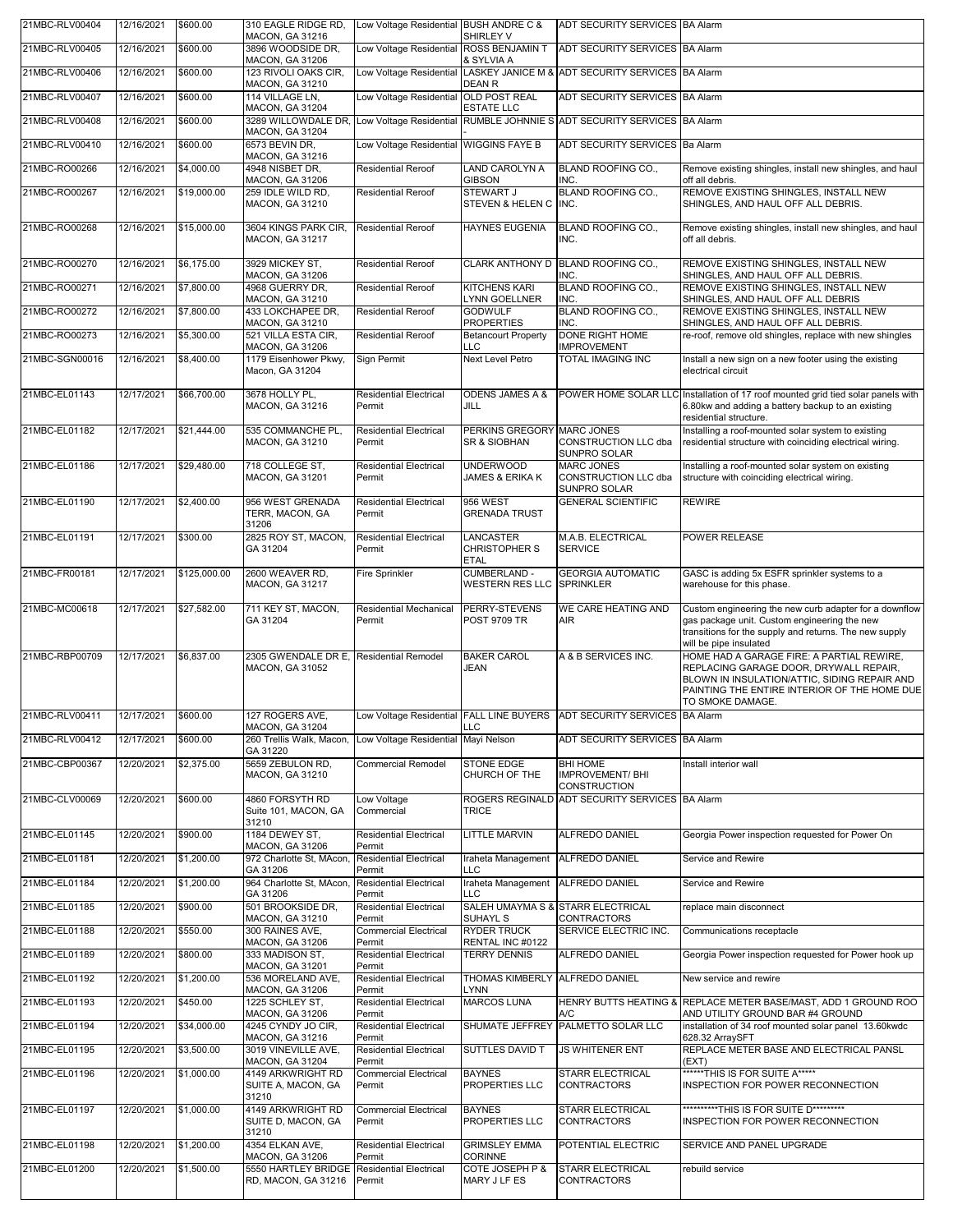| 21MBC-FR00177  | 12/20/2021 | \$2,800.00   | 3970 Northside Drive.<br>Macon, GA 31210                      | Fire Extinguishing<br>System                        |                                                   | <b>COLUMBUS FIRE &amp;</b><br>SAFETY EQUIPMENT CO.,<br>INC.             | Final hookup and connection of a Captive Aire factory<br>installed pre-piped Ansul R-102 hood fire suppression<br>system.                         |
|----------------|------------|--------------|---------------------------------------------------------------|-----------------------------------------------------|---------------------------------------------------|-------------------------------------------------------------------------|---------------------------------------------------------------------------------------------------------------------------------------------------|
| 21MBC-MC00621  | 12/20/2021 | \$2,900.00   | 615 LEE RD, MACON,<br>GA 31204                                | <b>Mechanical Permit</b>                            | <b>MORALES OLWEN</b>                              | <b>TOTAL COMFORT</b><br>COOLING AND HEATING,<br>LLC                     | <b>INSTALL A NEW FURNACE</b>                                                                                                                      |
| 21MBC-MC00628  | 12/20/2021 | \$8,121.00   | 265 WHITTINGTON CT,<br>MACON, GA 31216                        | <b>Mechanical Permit</b>                            | <b>GORDON HERMAN</b><br>P & SANDRA                | <b>TOTAL COMFORT</b><br>COOLING AND HEATING,<br>LLC                     | <b>INSTALL 4 TON SPLIT SYSTEM</b>                                                                                                                 |
| 21MBC-RBP00722 | 12/20/2021 | \$133,767.00 | 405 SHALAKO LN,<br>MACON, GA 31052                            | New Single Family<br>Dwelling                       | THREE OAKS CONS WJH LLC<br>& DEV INC              |                                                                         | New Single Family Dwelling- 3 trades                                                                                                              |
| 21MBC-RBP00723 | 12/20/2021 | \$157,038.00 | 403 SHALAKO LN,<br>MACON, GA 31052                            | New Single Family<br>Dwelling                       | THREE OAKS CONS WJH LLC<br>& DEV INC              |                                                                         | New Single family Dwelling- 3 trades                                                                                                              |
| 21MBC-RBP00726 | 12/20/2021 | \$121,383.00 | 231 HAWTHORN TRL,                                             | New Single Family                                   | <b>VJA LLC</b>                                    | <b>WJH LLC</b>                                                          | new single family dwelling- 3 trades                                                                                                              |
| 21MBC-RBP00727 | 12/20/2021 | \$121,383.00 | MACON, GA 31210<br>226 HAWTHORN TRL,<br>MACON, GA 31210       | Dwelling<br>New Single Family<br>Dwelling           | <b>VJA LLC</b>                                    | <b>WJH LLC</b>                                                          | New Single Family Dwelling- 3 trades                                                                                                              |
| 21MBC-RBP00728 | 12/20/2021 | \$107,823.00 | 228 HAWTHORN TRL,<br>MACON, GA 31210                          | New Single Family<br>Dwelling                       | <b>VJA LLC</b>                                    | <b>WJH LLC</b>                                                          | New Single Family Dwelling- 3 trades                                                                                                              |
| 21MBC-RDK00012 | 12/20/2021 | \$50,000.00  | 505 BYARS DR.<br>MACON, GA 31210                              | Deck - Residential                                  | <b>EMORY EDWARD</b><br><b>JR &amp; SHANNON</b>    | <b>GEORGIA</b>                                                          | ARCHADECK OF CENTRAL SINGLE FAMILY ADDITION                                                                                                       |
| 21MBC-RLV00413 | 12/20/2021 | \$600.00     | 123 RIVOLI OAKS CIR,<br>MACON, GA 31210                       | Low Voltage Residential                             | <b>DEAN R</b>                                     | LASKEY JANICE M & ADT SECURITY SERVICES BA Alarm                        |                                                                                                                                                   |
| 21MBC-RLV00414 | 12/20/2021 | \$600.00     | 2628 GOVERNOR<br>MACDONALD LN,<br>MACON, GA 31052             | Low Voltage Residential                             | H & SUSAN G                                       | BRASSEL CHARLES ADT SECURITY SERVICES BA Alarm                          |                                                                                                                                                   |
| 21MBC-RLV00415 | 12/20/2021 | \$600.00     | 4733 NORTH<br>STRATFORD OAKS DR,<br>MACON, GA 31210           |                                                     |                                                   | Low Voltage Residential HUFFMAN WILLIAM ADT SECURITY SERVICES BA Alarm  |                                                                                                                                                   |
| 21MBC-RLV00416 | 12/20/2021 | \$600.00     | 3350 BRIDGEWOOD<br>DR, MACON, GA 31216                        | Low Voltage Residential MOFVII PROPERTY             | CO LLC                                            | ADT SECURITY SERVICES BA Alarm                                          |                                                                                                                                                   |
| 21MBC-RLV00417 | 12/20/2021 | \$600.00     | 115 FRANCIS DR.<br>MACON, GA 31216                            | Low Voltage Residential FELDER SHAYLA F             | & NICKLOAS                                        | ADT SECURITY SERVICES BA Alarm                                          |                                                                                                                                                   |
| 21MBC-CBP00379 | 12/21/2021 | \$500.00     | 3975 ARKWRIGHT RD.<br>MACON, GA 31210                         | <b>Commercial Remodel</b>                           | <b>JANG YUH SHIANG</b><br>& YEAU LIH              |                                                                         | Adding cosmetic wall around dryers.                                                                                                               |
| 21MBC-EL01201  | 12/21/2021 | \$79,745.00  | 200 COLISEUM DR.<br>MACON, GA 31217                           | <b>Commercial Electrical</b><br>Permit              | <b>MACON-BIBB</b><br><b>COUNTY</b>                | <b>SPEIR &amp; ASSOCIATES</b><br><b>ELECTRICAL</b><br>CONTRACTORS, INC. | Replace lighting                                                                                                                                  |
| 21MBC-EL01202  | 12/21/2021 | \$5,000.00   | 987 BOULEVARD,<br>MACON, GA 31211                             | <b>Residential Electrical</b><br>Permit             | COBB HUGH<br><b>ASHLEY</b>                        | <b>TAYLOR ELECTRICIAL</b><br>SOLUTIONS LLC                              | REPLACE METER, SERVICE CABLE & PANEL.                                                                                                             |
| 21MBC-MC00629  | 12/21/2021 | \$7,698.00   | 3395 MARY DR.<br>MACON, GA 31204                              | <b>Mechanical Permit</b>                            | <b>BRAY ANTIONETTE</b>                            | PRO TECH AIR LLC                                                        | Replace/Install 3.5 Ton/14 SEER Heat Pump system w/<br>10KW heat kit                                                                              |
| 21MBC-MC00632  | 12/21/2021 | \$7,123.50   | 2484 SHEA DR, MACON, Mechanical Permit<br>GA 31206            |                                                     | CHERRENFRO LA<br><b>JUAN &amp;</b>                | <b>TOTAL COMFORT</b><br>COOLING AND HEATING,<br>LLC                     | Install 2.5 ton unit                                                                                                                              |
| 21MBC-RBP00730 | 12/21/2021 | \$140,000.00 | 104 FORMOSA WALK,<br>MACON, GA 31206                          | New Single Family<br>Dwelling                       | <b>MORGAN PROP</b><br><b>INVEST &amp; REAL ES</b> | <b>BAC CONSTRUCTION LLC</b>                                             | Construction of new single family dwelling including 4<br>trades                                                                                  |
| 21MBC-RBP00731 | 12/21/2021 | \$132,198.00 | <b>117 AUTUMN LEAVES</b>                                      | New Single Family                                   | VJA LLC                                           | WJH LLC                                                                 | New Single Family Dwelling- 3 trades                                                                                                              |
| 21MBC-RBP00732 | 12/21/2021 | \$134,637.00 | LN, MACON, GA 31210<br><b>119 AUTUMN LEAVES</b>               | Dwelling<br>New Single Family                       | <b>VJA LLC</b>                                    | WJH LLC                                                                 | New Single Family Dwelling- 3 trades                                                                                                              |
| 21MBC-RLV00409 | 12/21/2021 | \$250.00     | LN, MACON, GA 31210<br>1005 COURTLAND AVE,<br>MACON, GA 31204 | Dwelling<br>Low Voltage Residential KING CATHELIN D |                                                   | MACON CONNECTIONS<br>LLC                                                | Residence has been with out power for over 12 months.<br>Inspection needed to restore power.                                                      |
| 21MBC-CBP00383 | 12/22/2021 | \$500.00     | 136 LAMAR ST, MACON, Commercial Remodel<br>GA 31204           |                                                     | LAWRENCE<br>JEFFREY B                             | <b>HARMON COMMERCIAL</b><br>AND INDUSTRIAL<br>CONSTRUCTION, INC.        | <b>INTERIOR MODIFICATIONS</b>                                                                                                                     |
| 21MBC-EL01203  | 12/22/2021 | \$500.00     | 136 LAMAR ST, MACON, Residential Electrical                   |                                                     | <b>LAWRENCE</b>                                   | <b>HARMON COMMERCIAL</b>                                                | <b>INTERIOR MODIFICATION</b>                                                                                                                      |
| 21MBC-FR00188  | 12/22/2021 | \$2,000.00   | GA 31204<br>4977 MT PLEASANT                                  | Permit<br>Fire Extinguishing                        | JEFFREY B<br>247 GROUP LLC                        | AND INDUSTRIAL<br>CONSTRUCTION, INC.<br>FIRE SHIELD LLC                 | Fire Suppression System                                                                                                                           |
|                |            |              | CHURCH RD, MACON,<br>GA 31216                                 | System                                              |                                                   |                                                                         |                                                                                                                                                   |
| 21MBC-RBP00740 | 12/22/2021 | \$320,000.00 | 201 OBERON PL N,<br>MACON, GA 31210                           | New Single Family<br>Dwelling                       | <b>DOUBLE EAGLE</b><br>ASSOC LLC                  | LEONARD W HINDSMAN<br><b>JR LLC</b>                                     | New Single Family Dwelling including 4 trades                                                                                                     |
| 21MBC-RBP00741 | 12/22/2021 | \$320,000.00 | 203 OBERON PL N,<br>MACON, GA 31210                           | New Single Family<br>Dwelling                       | <b>DOUBLE EAGLE</b><br>ASSOC LLC                  | LEONARD W HINDSMAN<br><b>JR LLC</b>                                     | New Single Family Dwelling including 4 trades.                                                                                                    |
| 21MBC-CBP00224 | 12/27/2021 | \$780,000.00 | 6055 Lakeside Commons<br>Drive Suite 440, Macon,<br>GA 31210  | <b>Commercial Remodel</b>                           | SPP Commercial                                    | <b>RAND CONSTRUCTION</b>                                                | Business Occupancy Interior Renovation.                                                                                                           |
| 21MBC-CLV00064 | 12/27/2021 | \$600.00     | 3294 HOUSTON AVE<br>Unit B, MACON, GA<br>31206                | Low Voltage<br>Commercial                           | <b>SKY VISION</b><br>PROPERTIES LLC               | ADT SECURITY SERVICES BA Alarrm                                         |                                                                                                                                                   |
| 21MBC-CLV00070 | 12/27/2021 | \$2,000.00   | 3970 Northside Drive,<br>Macon, GA 31210                      | Low Voltage<br>Commercial                           | Lote Group                                        | <b>INC</b>                                                              | PELICAN QSR SOLUTIONS Popeyes Chicken Restaurant -- Low Voltage Cabling for<br>Point of Sales Registers, Digital Menu Boards and CCTV<br>Cameras. |
| 21MBC-CLV00072 | 12/27/2021 | \$600.00     | 121 TOM HILL SR BLVD<br>MACON, GA 31210                       | Low Voltage<br>Commercial                           | <b>LLC</b>                                        | WHLR - RIVERGATE ADT SECURITY SERVICES BA Alarm                         |                                                                                                                                                   |
| 21MBC-DM00141  | 12/27/2021 | \$3,000.00   | 4241 PINSON ST.<br>MACON, GA 31206                            | Demolition                                          | <b>NATIONAL CITY</b><br>BANK                      | SOUTHERN EQUIPMENT<br>LLC                                               | Demolish house                                                                                                                                    |
| 21MBC-DM00142  | 12/27/2021 | \$250,000.00 | 2312 SHURLING DR,<br>MACON, GA 31211                          | Demolition                                          | <b>BOARD OF</b><br><b>EDUCATION</b>               | <b>WARREN ASSOCIATES</b><br>INC.                                        | COMPLETE DEMOLITION OF 5 NON RESIDENTIAL<br><b>STRUCTURES</b>                                                                                     |
| 21MBC-EL01112  | 12/27/2021 | \$10,000.00  | 5717 SCHOOL RD,<br>MACON, GA 31216                            | <b>Residential Electrical</b><br>Permit             | <b>INGRAM HORACE E</b><br>& CAROLYN H             | TITAN SOLAR POWER GA                                                    | TESLA POWER WALL tied into existing PV                                                                                                            |
| 21MBC-EL01204  | 12/27/2021 | \$1,100.00   | 1464 CAMBRIDGE DR,<br>MACON, GA 31206                         | <b>Residential Electrical</b><br>Permit             | <b>BLOUNT HAROLD</b>                              | POTENTIAL ELECTRIC                                                      | New meter on home                                                                                                                                 |
| 21MBC-OCC00003 | 12/27/2021 | \$200.00     | 116 RIVERSIDE PKWY<br>SUITE 3, MACON, GA<br>31210             | Occupancy                                           | <b>RIVERSIDE PKWY</b><br>PROP LLC                 |                                                                         | CHANGE OF OCCUPANCY                                                                                                                               |
| 21MBC-RLV00397 | 12/27/2021 | \$600.00     | 3985 ARKWRIGHT RD,                                            | Low Voltage Residential DZ PROPERTIES               |                                                   | ADT SECURITY SERVICES BA Alarm                                          |                                                                                                                                                   |
| 21MBC-RLV00419 | 12/27/2021 | \$600.00     | MACON, GA 31210<br>2064 MANSON RD,                            | Low Voltage Residential                             | LLC<br><b>JONES BETTY</b>                         | ADT SECURITY SERVICES BA Alarm                                          |                                                                                                                                                   |
| 21MBC-RLV00420 | 12/27/2021 | \$600.00     | MACON, GA 31217<br>3289 WILLOWDALE DR,                        |                                                     |                                                   | Low Voltage Residential RUMBLE JOHNNIE S ADT SECURITY SERVICES BA Alarm |                                                                                                                                                   |
| 21MBC-DM00143  | 12/28/2021 | \$3,000.00   | MACON, GA 31204<br>3855 FAIRMONT AVE,                         | Demolition                                          | <b>WEBSTER PAMELA</b>                             | SOUTHERN EQUIPMENT                                                      | <b>DEMOLITION</b>                                                                                                                                 |
| 21MBC-EL01205  | 12/28/2021 | \$5,000.00   | MACON, GA 31204<br>1160 BAILEY AVE,<br>MACON, GA 31204        | <b>Residential Electrical</b><br>Permit             | ETIENNE MICHAEL                                   | LLC<br>OJ'S ELECTRIC SERVICES REWIRE                                    |                                                                                                                                                   |
|                |            |              |                                                               |                                                     |                                                   |                                                                         |                                                                                                                                                   |